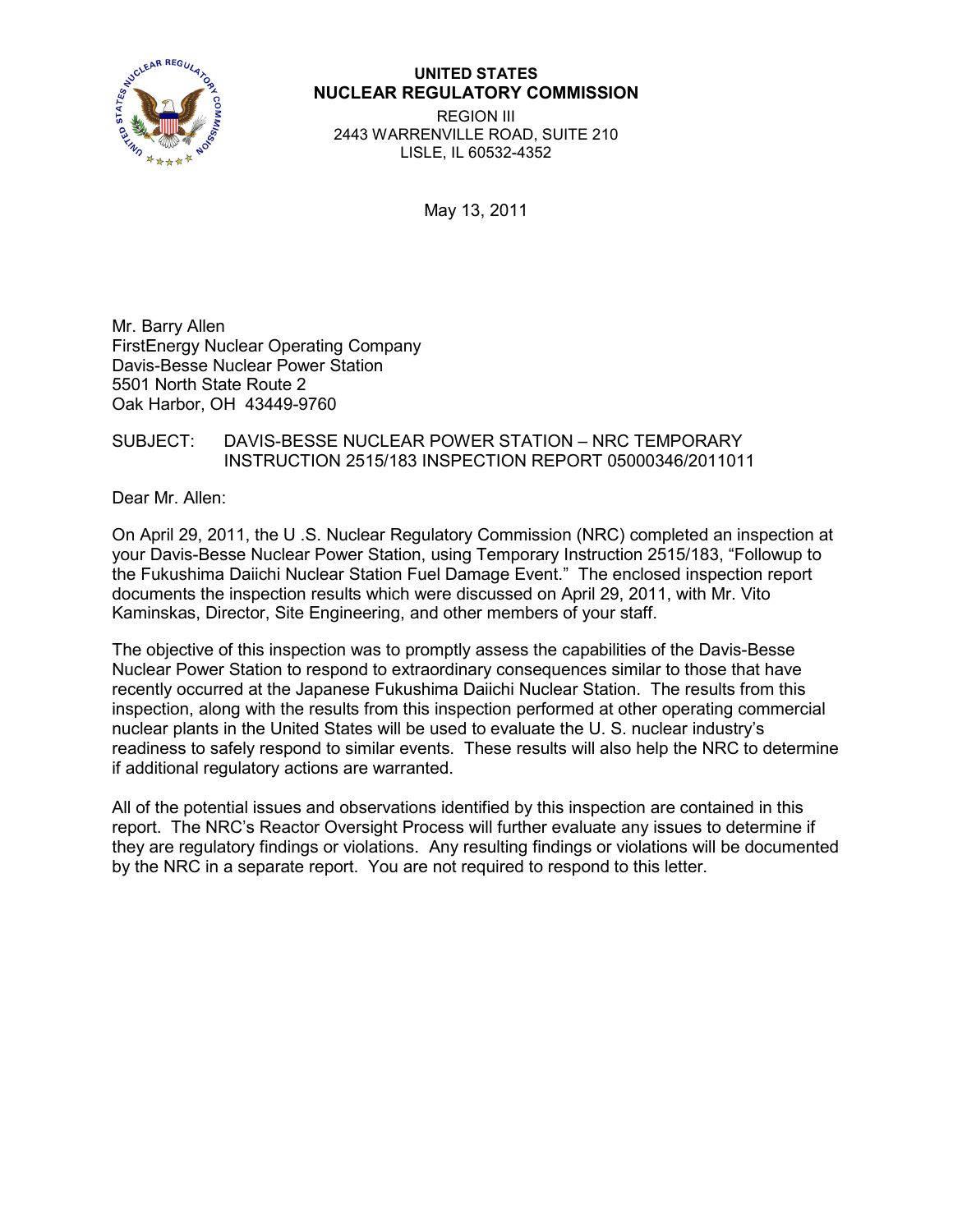B. Allen -2-

In accordance with 10 CFR 2.390 of the NRC's "Rules of Practice," a copy of this letter, its enclosure, and your response (if any) will be available electronically for public inspection in the NRC Public Document Room or from the Publicly Available Records System (PARS) component of NRC's document system (ADAMS). ADAMS is accessible from the NRC Website at [http://www.nrc.gov/reading-rm/adams.html](http://www.nrc.gov/readingrm/adams.html) (the Public Electronic Reading Room).

Sincerely,

**/RA/** Jamnes L. Cameron, Chief Branch 6 Division of Reactor Projects

Docket No. 50-346 License No. NPF-3

- Enclosure: Inspection Report 05000346/2011011 w/Attachment: Supplemental Information
- cc w/encl: Distribution via ListServ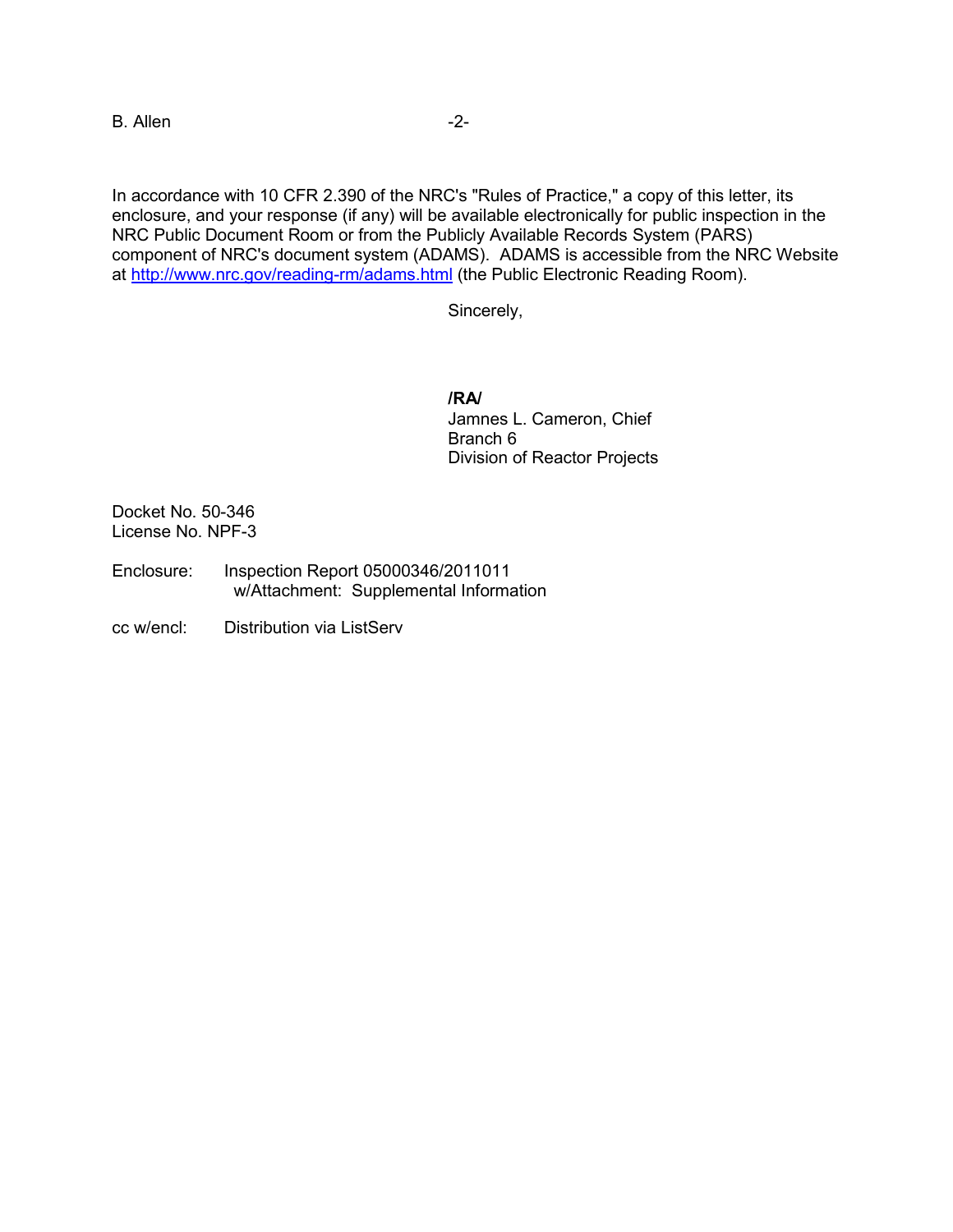# U.S. NUCLEAR REGULATORY COMMISSION

# REGION III

| Docket No:<br>License No: | 50-346<br>NPF-3                                                       |
|---------------------------|-----------------------------------------------------------------------|
| Report No:                | 05000346/2011011                                                      |
| Licensee:                 | <b>FirstEnergy Nuclear Operating Company (FENOC)</b>                  |
| Facility:                 | Davis-Besse Nuclear Power Station                                     |
| Location:                 | Oak Harbor, OH                                                        |
| Dates:                    | March 23, 2011, through April 29, 2011                                |
| Inspectors:               | D. Kimble, Senior Resident Inspector<br>A. Wilson, Resident Inspector |
| Approved by:              | Jamnes L. Cameron, Chief<br>Branch 6<br>Division of Reactor Projects  |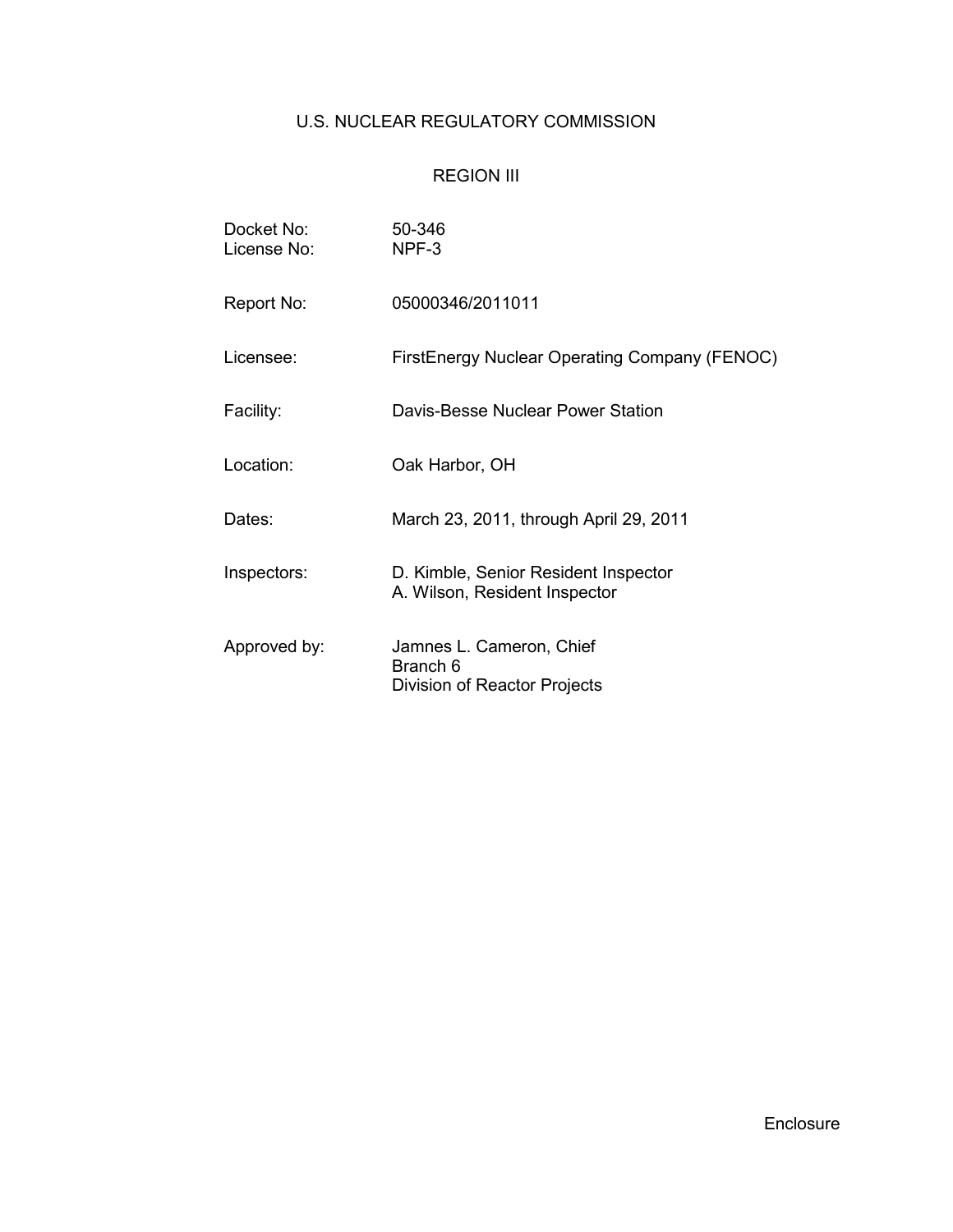## **INSPECTION SCOPE**

IR 05000346/2011011, 03/23/2011 – 04/29/2011; Davis-Besse Nuclear Power Station Temporary Instruction 2515/183 - Followup to the Fukushima Daiichi Nuclear Station Fuel Damage Event

This report covers an announced Temporary Instruction inspection. The inspection was conducted by Resident inspectors. The NRC's program for overseeing the safe operation of commercial nuclear power reactors is described in NUREG-1649, "Reactor Oversight Process," Revision 4, dated December 2006.

## **INSPECTION SCOPE**

The intent of the TI is to provide a broad overview of the industry's preparedness for events that may exceed the current design basis for a plant. The focus of the TI was on (1) assessing the licensee's capability to mitigate consequences from large fires or explosions on site, (2) assessing the licensee's capability to mitigate station blackout (SBO) conditions, (3) assessing the licensee's capability to mitigate internal and external flooding events accounted for by the station's design, and (4) assessing the thoroughness of the licensee's walk downs and inspections of important equipment needed to mitigate fire and flood events to identify the potential that the equipment's function could be lost during seismic events possible for the site. If necessary, a more specific follow-up inspection will be performed at a later date.

## **INSPECTION RESULTS**

All of the potential issues and observations identified by this inspection are contained in this report. The NRC's Reactor Oversight Process will further evaluate any issues to determine if they are regulatory findings or violations. Any resulting findings or violations will be documented by the NRC in a separate report.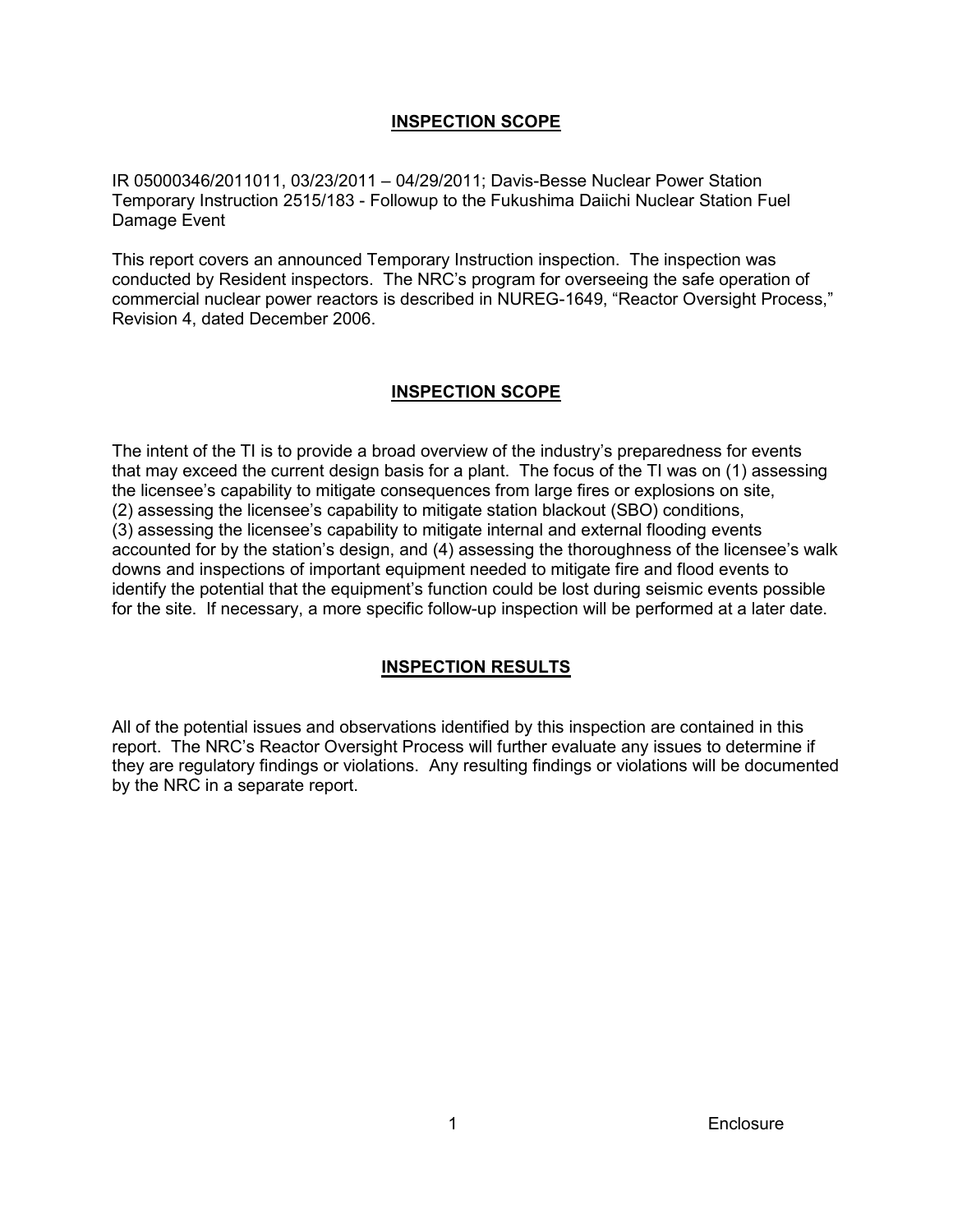03.01 Assess the licensee's capability to mitigate conditions that result from beyond design basis events, typically bounded by security threats, committed to as part of NRC Security Order Section B.5.b issued February 25, 2002, and severe accident management guidelines and as required by Title 10 of the Code of Federal Regulations (10 CFR) 50.54(hh). Use Inspection Procedure (IP) 71111.05T, "Fire Protection (Triennial)," Section 02.03 and 03.03 as a guideline. If IP 71111.05T was recently performed at the facility, the inspector should review the inspection results and findings to identify any other potential areas of inspection. Particular emphasis should be placed on strategies related to the spent fuel pool. The inspection should include, but not be limited to, an assessment of any licensee actions to:

| <b>Licensee Action</b>                                                                                                                                                                                                                                                                       | Describe what the licensee did to test or inspect equipment.                                                                                                                                                                                                                                                                                                                                                                                                                                                                                                                                                                                                                                                                                                                                                                                               |
|----------------------------------------------------------------------------------------------------------------------------------------------------------------------------------------------------------------------------------------------------------------------------------------------|------------------------------------------------------------------------------------------------------------------------------------------------------------------------------------------------------------------------------------------------------------------------------------------------------------------------------------------------------------------------------------------------------------------------------------------------------------------------------------------------------------------------------------------------------------------------------------------------------------------------------------------------------------------------------------------------------------------------------------------------------------------------------------------------------------------------------------------------------------|
| a. Verify through test or inspection<br>that equipment is available and<br>functional. Active equipment<br>shall be tested and passive<br>equipment shall be walked down<br>and inspected. It is not<br>expected that permanently<br>installed equipment that is<br>tested under an existing | Licensee actions included the identification of equipment (active and passive) utilized for<br>implementation of B.5.b actions and any additional equipment used in Severe Accident<br>Management Guidelines (SAMGs). The scope of the equipment was defined as that<br>equipment specifically designated for B.5.b or SAMG mitigation (i.e., special hoses, fittings,<br>diesel battery charger, etc.). Permanent plant equipment (i.e., in situ equipment) was not<br>considered in the scope, since it is normally in service, subjected to planned maintenance,<br>and/or checked on operator rounds. The licensee then identified surveillances/tests and<br>performance frequencies for the identified equipment, and reviewed the results of recent<br>tests. Active equipment within the scope defined above that did not have recent test results |
| regulatory testing program be                                                                                                                                                                                                                                                                | was tested. Passive equipment within the scope was walked down and inspected.                                                                                                                                                                                                                                                                                                                                                                                                                                                                                                                                                                                                                                                                                                                                                                              |
| retested.                                                                                                                                                                                                                                                                                    | Describe inspector actions taken to confirm equipment readiness (e.g., observed a                                                                                                                                                                                                                                                                                                                                                                                                                                                                                                                                                                                                                                                                                                                                                                          |
|                                                                                                                                                                                                                                                                                              | test, reviewed test results, discussed actions, reviewed records, etc.).                                                                                                                                                                                                                                                                                                                                                                                                                                                                                                                                                                                                                                                                                                                                                                                   |
| This review should be done for a<br>reasonable sample of mitigating<br>strategies/equipment.                                                                                                                                                                                                 | The licensee's actions as discussed above were completed prior to the issuance of NRC<br>TI 2515/183. The inspectors assessed the licensee's capabilities by conducting a review of<br>the licensee's walkdown activities. In addition, the inspectors independently walked down<br>and inspected all major B.5.b contingency response equipment staged throughout the site.<br>With one exception, the results of the inspectors' independent walkdowns confirmed the<br>results obtained by the licensee.                                                                                                                                                                                                                                                                                                                                                |
|                                                                                                                                                                                                                                                                                              | In one instance, however, the inspectors identified a discrepancy with the necessary<br>equipment staged to perform the actions to start an Emergency Diesel Generator (EDG)<br>without normal station direct current (dc) power available. Specifically, Attachment 8 of<br>DB-OP-02600, "Operational Contingency Response Action Plan," requires a total of 11<br>prepared 8 gauge insulated wires. Nine wires are used to connect 10 emergency batteries<br>in series, and 2 longer lead wires are provided to connect positive and negative sides of the<br>series batteries to the EDG panel. When the batteries are connected they are able to<br>produce an approximate 60 volts direct current (Vdc) supply used to provide excitation<br>needed for field flash of the EDG. During a walkdown of the required inventory, the                      |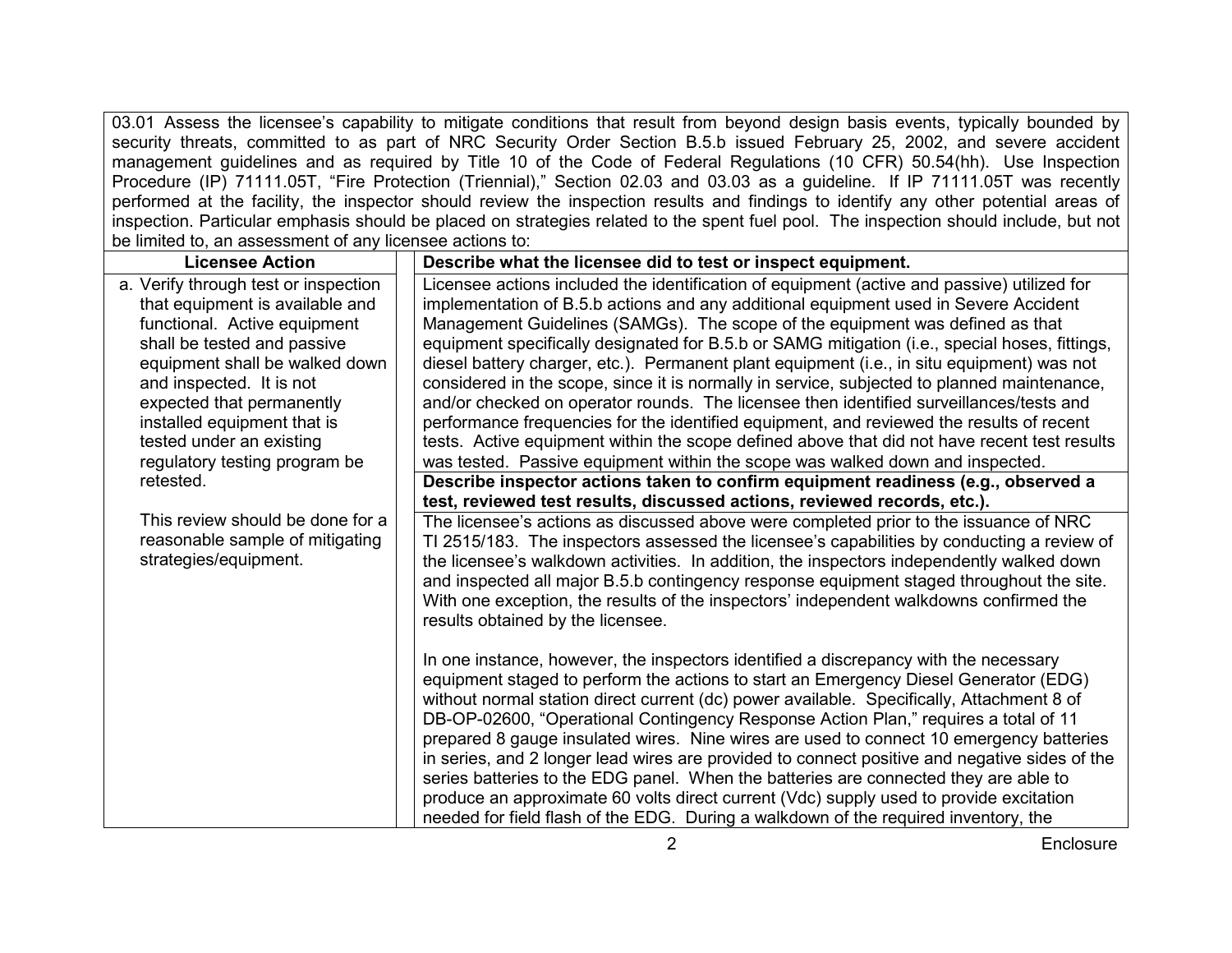| inspectors only found a total of 10 wires staged and available. One longer lead wire was<br>missing from the bundle.                                                                                                                                                                                                                                                                                                                                                                                                                                                                                                                                                                                                                                                                                                                                                                            |
|-------------------------------------------------------------------------------------------------------------------------------------------------------------------------------------------------------------------------------------------------------------------------------------------------------------------------------------------------------------------------------------------------------------------------------------------------------------------------------------------------------------------------------------------------------------------------------------------------------------------------------------------------------------------------------------------------------------------------------------------------------------------------------------------------------------------------------------------------------------------------------------------------|
| The inspectors determined that this NRC-identified issue constituted a minor violation of<br>Technical Specification (TS) 5.4.1 for the licensee's failure to establish, implement, and<br>maintain procedures recommended by Regulatory Guide 1.33, Revision 2, Appendix A,<br>which requires, in part, procedures for abnormal occurrences. This failure to comply with<br>TS 5.4.1 was determined to have been a violation of minor significance that was not subject<br>to enforcement action in accordance with Section 2.3 of the NRC Enforcement Policy. The<br>review by the inspectors concluded that the licensee's electric shop would have had the<br>ability to create a wire in a reasonable amount of time, and that there was no significant<br>impact to the licensee's ability to have been able to execute the procedure as a result of the<br>missing electrical connector. |
| The licensee entered the issue into their corrective action program (CAP) as condition<br>report (CR) 11-92756 and had a replacement electrical connector fabricated and staged<br>immediately. Additionally, a corrective action was initiated to revise abnormal procedure<br>DB-OP-02600 to ensure that the procedure clearly and consistently listed the correct<br>amount of wires (11) needed to perform Attachment 8.                                                                                                                                                                                                                                                                                                                                                                                                                                                                    |
| Discuss general results including corrective actions by licensee.                                                                                                                                                                                                                                                                                                                                                                                                                                                                                                                                                                                                                                                                                                                                                                                                                               |
| The licensee has no equipment designated for use in the SAMGs that is not considered in<br>situ plant equipment. All equipment (active and passive) designated for B.5.b was verified<br>by the licensee to be in applicable procedures. All passive equipment was walked down<br>and verified to be in place and ready for use. Passive equipment which had surveillance<br>and/or preventative maintenance tasks had those activities performed to verify readiness for<br>use.                                                                                                                                                                                                                                                                                                                                                                                                               |
| All active equipment located at the site was verified in place by the licensee. The licensee<br>retested almost all active equipment; flow testing was not performed on the designated<br>B.5.b fire pump, a diesel fire pump mounted on a trailer. Testing is normally done by a<br>vendor at their facilities, because after use the pump is sent to the vendor for special<br>cleaning and lay-up to prevent corrosion of the internal parts. The licensee has entered the<br>issue into their CAP as CR 11-91560 to track completion of the pump's flow testing.                                                                                                                                                                                                                                                                                                                            |
|                                                                                                                                                                                                                                                                                                                                                                                                                                                                                                                                                                                                                                                                                                                                                                                                                                                                                                 |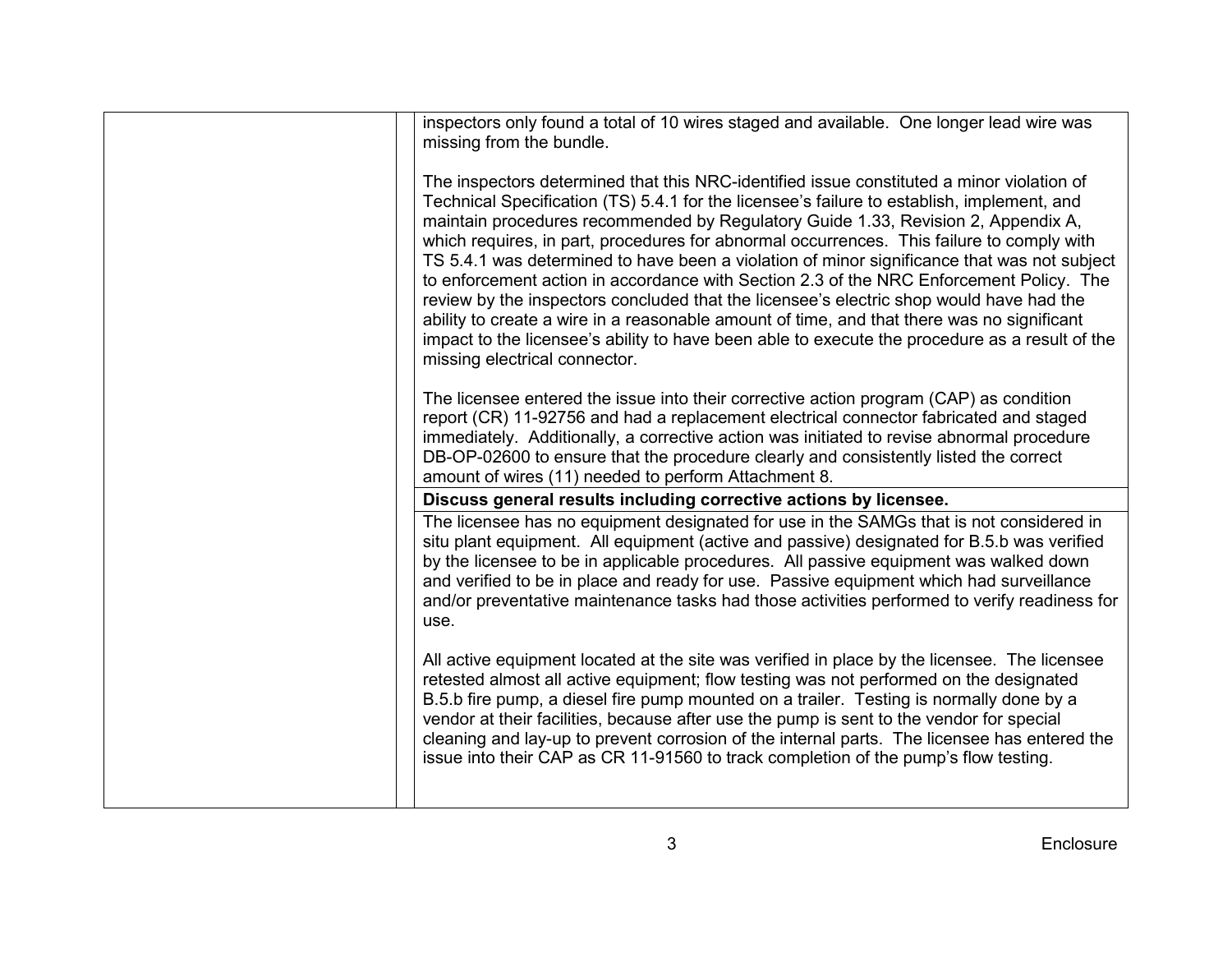| <b>Licensee Action</b>                                                                                                                                                                                                                                         | Describe the licensee's actions to verify that procedures are in place and can be                                                                                                                                                                                                                                                                                                                                                                                                                                                                                                                                  |
|----------------------------------------------------------------------------------------------------------------------------------------------------------------------------------------------------------------------------------------------------------------|--------------------------------------------------------------------------------------------------------------------------------------------------------------------------------------------------------------------------------------------------------------------------------------------------------------------------------------------------------------------------------------------------------------------------------------------------------------------------------------------------------------------------------------------------------------------------------------------------------------------|
|                                                                                                                                                                                                                                                                | executed (e.g. walkdowns, demonstrations, tests, etc.)                                                                                                                                                                                                                                                                                                                                                                                                                                                                                                                                                             |
| b. Verify through walkdowns or<br>demonstration that procedures<br>to implement the strategies<br>associated with B.5.b and<br>10 CFR 50.54(hh) are in place<br>and are executable. Licensees<br>may choose not to connect or<br>operate permanently installed | Licensee actions included the identification of those procedures utilized to mitigate the<br>consequences of a B.5.b related event and severe accidents. The licensee then compiled<br>verification documentation for procedure validations and identified any procedures not<br>issued or validated and any with open change requests. Open change requests were<br>reviewed for potential impacts on procedure functionality. Licensee personnel were then<br>dispatched to walk down all applicable procedures to verify the ability of the procedures to<br>be executed.                                       |
| equipment during this                                                                                                                                                                                                                                          | Describe inspector actions and the sample strategies reviewed. Assess whether                                                                                                                                                                                                                                                                                                                                                                                                                                                                                                                                      |
| verification.                                                                                                                                                                                                                                                  | procedures were in place and could be used as intended.                                                                                                                                                                                                                                                                                                                                                                                                                                                                                                                                                            |
| This review should be done for a<br>reasonable sample of mitigating<br>strategies/equipment.                                                                                                                                                                   | The licensee's actions as discussed above were completed prior to the issuance of NRC<br>TI 2515/183. The inspectors assessed the licensee's capabilities by conducting a review of<br>the licensee's walkdown activities. In addition, the inspectors selected several sections of a<br>sample of the procedures walked down by the licensee and walked those down to<br>independently verify the licensee's conclusions. As discussed in section 03.01(a) above,<br>the inspectors did identify one instance where a licensee procedure could not be executed<br>as written due to a missing piece of equipment. |
|                                                                                                                                                                                                                                                                | Discuss general results including corrective actions by licensee.                                                                                                                                                                                                                                                                                                                                                                                                                                                                                                                                                  |
|                                                                                                                                                                                                                                                                | The licensee reviewed SAMG strategies and did not identify any issues. Procedures used<br>for B.5.b were reviewed by the licensee, and walkdowns were performed by operators to<br>ensure actions taken in the field in response to a B.5.b event could be performed. Open<br>procedure change requests were reviewed by the licensee to verify that no immediate<br>procedure changes were required. Some minor enhancements were identified by the<br>licensee and entered into the CAP. Specific CRs are listed in the Attachment.                                                                              |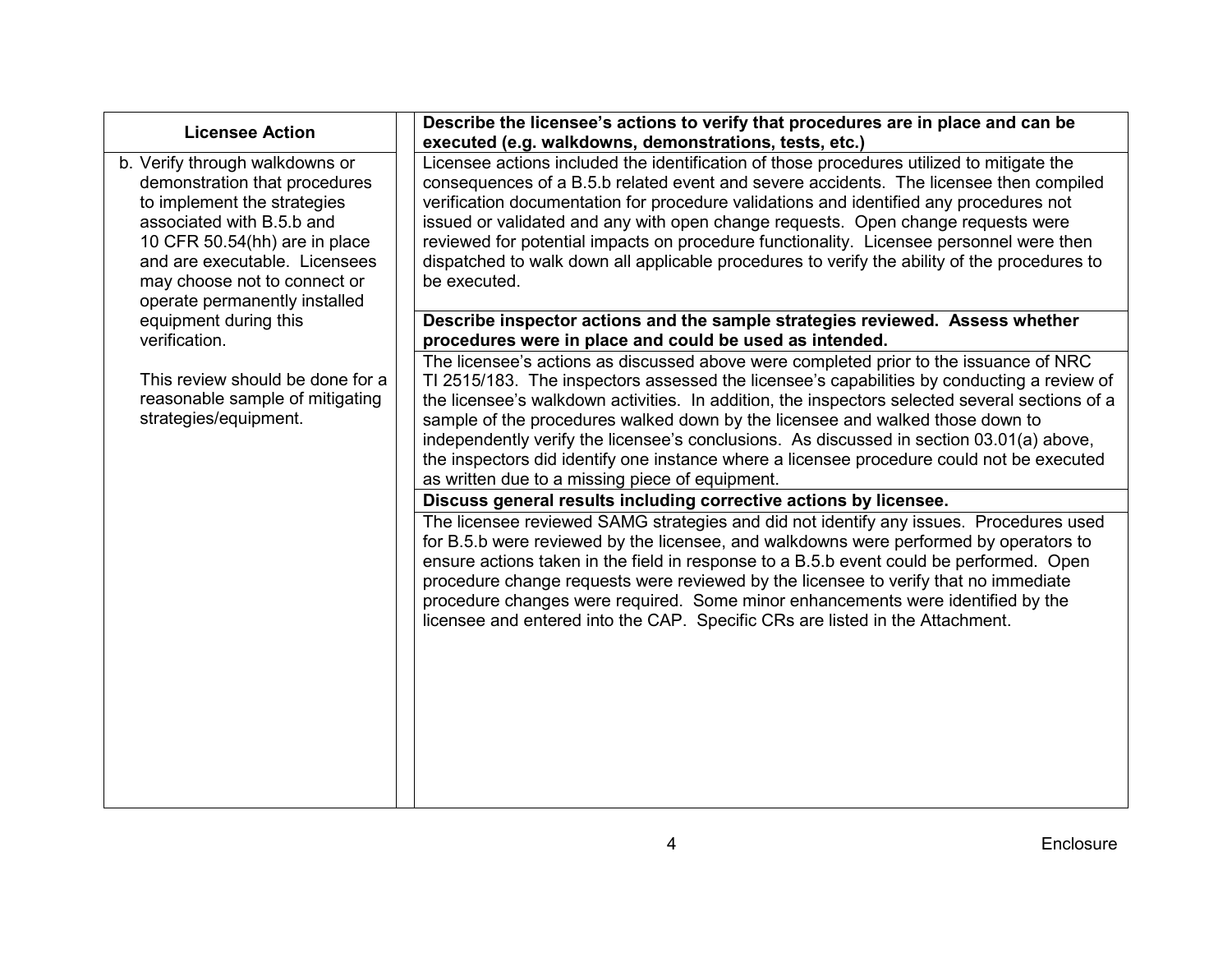| <b>Licensee Action</b>                                                                                                                                                                                                                                                                                          | Describe the licensee's actions and conclusions regarding training and qualifications<br>of operators and support staff.                                                                                                                                                                                                                                                                                                                                                                                                                                                                                                                                                                                                                                                                                                                                                                                                                                     |
|-----------------------------------------------------------------------------------------------------------------------------------------------------------------------------------------------------------------------------------------------------------------------------------------------------------------|--------------------------------------------------------------------------------------------------------------------------------------------------------------------------------------------------------------------------------------------------------------------------------------------------------------------------------------------------------------------------------------------------------------------------------------------------------------------------------------------------------------------------------------------------------------------------------------------------------------------------------------------------------------------------------------------------------------------------------------------------------------------------------------------------------------------------------------------------------------------------------------------------------------------------------------------------------------|
| c. Verify the training and<br>qualifications of operators and<br>the support staff needed to<br>implement the procedures and<br>work instructions are current for<br>activities related to Security<br>Order Section B.5.b and severe<br>accident management<br>guidelines as required by<br>10 CFR 50.54 (hh). | Licensee actions included the identification of training/qualification requirements for<br>operators for the implementation of actions needed to mitigate a B.5.b related event and for<br>the implementation of actions needed for the SAMGs. The licensee documented that<br>operator training requirements were current and identified those operators with qualification<br>requirements that were not current. In addition, the licensee identified the<br>training/qualification requirements for applicable emergency response organization (ERO)<br>command and support staff for the implementation of actions needed to mitigate a B.5.b<br>related event, and for the implementation of actions needed for the SAMGs, and<br>documented that ERO command and support staff training requirements were current.<br>Where applicable, those ERO command and support staff with qualification requirements<br>that were not current were identified. |
|                                                                                                                                                                                                                                                                                                                 | Describe inspector actions and the sample strategies reviewed to assess training and<br>qualifications of operators and support staff.                                                                                                                                                                                                                                                                                                                                                                                                                                                                                                                                                                                                                                                                                                                                                                                                                       |
|                                                                                                                                                                                                                                                                                                                 | The licensee's actions as discussed above were completed prior to the issuance of NRC<br>TI 2515/183. The inspectors assessed the licensee's training and qualification activities by<br>conducting a review of training and qualification materials and records related to B.5.b and<br>SAMG event response.                                                                                                                                                                                                                                                                                                                                                                                                                                                                                                                                                                                                                                                |
|                                                                                                                                                                                                                                                                                                                 | Discuss general results including corrective actions by licensee.                                                                                                                                                                                                                                                                                                                                                                                                                                                                                                                                                                                                                                                                                                                                                                                                                                                                                            |
|                                                                                                                                                                                                                                                                                                                 | The training requirements, qualifications, and associated records needed for operators for<br>the implementation of SAMGs and B.5.b event response were reviewed by the licensee.<br>Training was identified for shift managers, shift engineers, and unit supervisors, and verified<br>that the training requirements were embedded within the position qualifications for the<br>operators. The licensee confirmed that all shift operators verify their qualifications prior to<br>assuming a shift position. The training requirements, qualifications, and associated records<br>needed for ERO command and support staff for the implementation of actions needed to<br>mitigate a B.5.b event or implement the SAMGs were also reviewed. All ERO command<br>and support staff training requirements were verified as current by the licensee.                                                                                                         |
| <b>Licensee Action</b>                                                                                                                                                                                                                                                                                          | Describe the licensee's actions and conclusions regarding applicable agreements<br>and contracts are in place.                                                                                                                                                                                                                                                                                                                                                                                                                                                                                                                                                                                                                                                                                                                                                                                                                                               |
| d. Verify that any applicable                                                                                                                                                                                                                                                                                   | Licensee actions included the identification of all applicable contracts and agreements                                                                                                                                                                                                                                                                                                                                                                                                                                                                                                                                                                                                                                                                                                                                                                                                                                                                      |
| agreements and contracts are in                                                                                                                                                                                                                                                                                 | committed to be in place for the mitigation of a B.5.b related event. The licensee verified                                                                                                                                                                                                                                                                                                                                                                                                                                                                                                                                                                                                                                                                                                                                                                                                                                                                  |
| place and are capable of                                                                                                                                                                                                                                                                                        | that the contracts and agreements were current, and documented whether or not the                                                                                                                                                                                                                                                                                                                                                                                                                                                                                                                                                                                                                                                                                                                                                                                                                                                                            |
| meeting the conditions needed                                                                                                                                                                                                                                                                                   | contracts/agreements were capable of meeting the mitigation strategy.                                                                                                                                                                                                                                                                                                                                                                                                                                                                                                                                                                                                                                                                                                                                                                                                                                                                                        |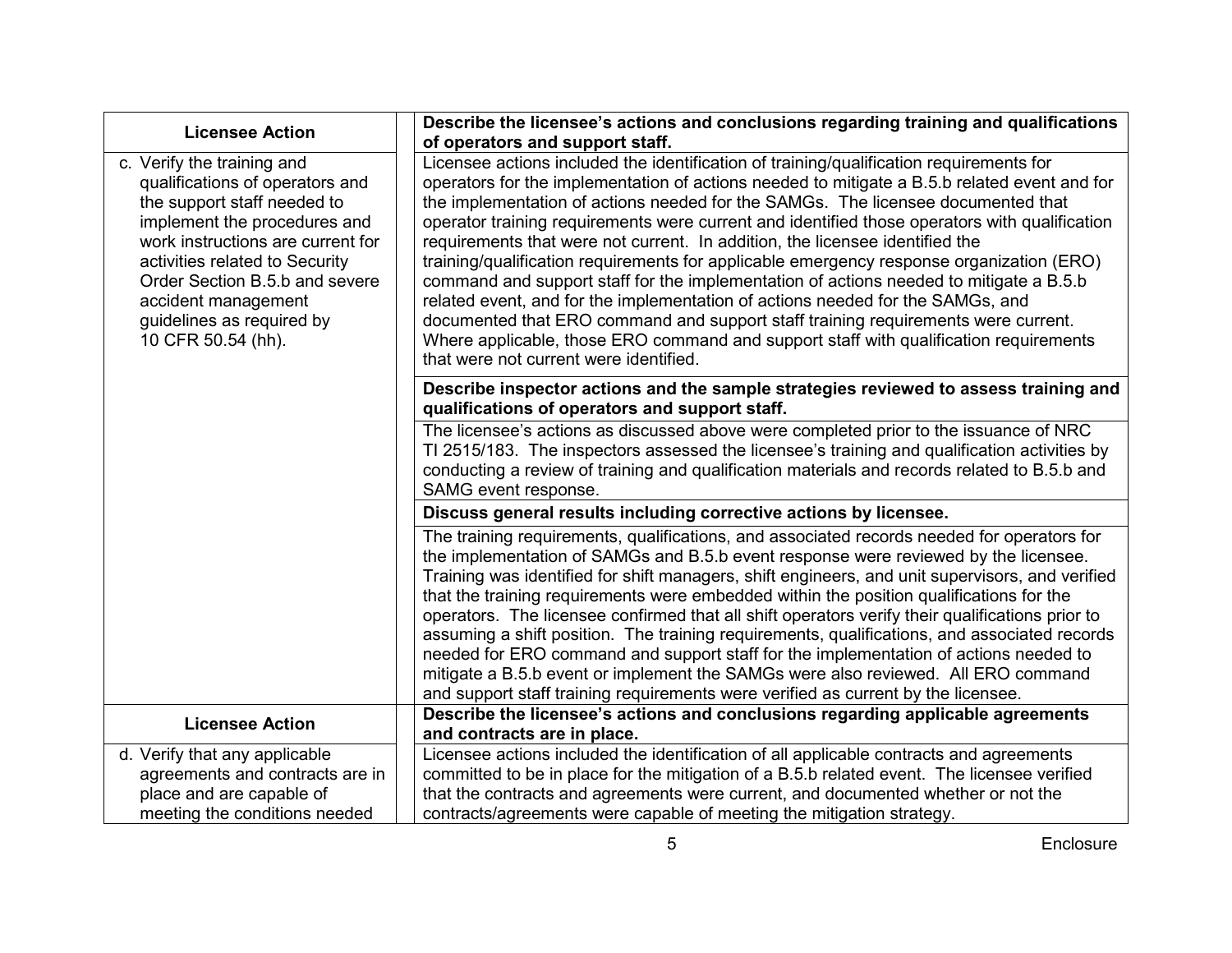| to mitigate the consequences of<br>these events.<br>This review should be done for a<br>reasonable sample of mitigating                                                                                                                                                        | For a sample of mitigating strategies involving contracts or agreements with offsite<br>entities, describe inspector actions to confirm agreements and contracts are in place<br>and current (e.g., confirm that offsite fire assistance agreement is in place and<br>current).<br>The licensee's actions as discussed above were completed prior to the issuance of NRC                                                                                                                                                                                                                                                                                                                                                                                                                                                                                                                                                                                                                    |
|--------------------------------------------------------------------------------------------------------------------------------------------------------------------------------------------------------------------------------------------------------------------------------|---------------------------------------------------------------------------------------------------------------------------------------------------------------------------------------------------------------------------------------------------------------------------------------------------------------------------------------------------------------------------------------------------------------------------------------------------------------------------------------------------------------------------------------------------------------------------------------------------------------------------------------------------------------------------------------------------------------------------------------------------------------------------------------------------------------------------------------------------------------------------------------------------------------------------------------------------------------------------------------------|
| strategies/equipment.                                                                                                                                                                                                                                                          | TI 2515/183. The inspectors assessed the licensee's capabilities by conducting an<br>independent review of the licensee's emergency response agreement with the Carroll<br>Township Emergency Medical & Fire Service, Inc. This is the only emergency response<br>agreement the licensee has in place. The inspectors' review of the agreement verified that<br>it was current and assessed whether or not it was adequate for meeting the licensee's<br>mitigation strategy.                                                                                                                                                                                                                                                                                                                                                                                                                                                                                                               |
|                                                                                                                                                                                                                                                                                | Discuss general results including corrective actions by licensee.                                                                                                                                                                                                                                                                                                                                                                                                                                                                                                                                                                                                                                                                                                                                                                                                                                                                                                                           |
|                                                                                                                                                                                                                                                                                | The licensee reviewed their letter of agreement with the Carroll Township Fire Department<br>(CTFD). The letter of agreement with CTFD was last revised in November 2008. The<br>CTFD Chief was contacted by the licensee as part of their review efforts to ensure that the<br>letter of agreement was still in effect and that no changes were necessary. The CTFD Chief<br>confirmed the status of the letter of agreement. In addition, the licensee also verified the<br>status of a contingent purchase order developed for the delivery of electrical generation and<br>distribution equipment. During the course of their review, the licensee identified that the<br>original purchase order developed as part of their response for a B.5.b event had expired.<br>The licensee entered this issue into their CAP as CR 11-91468, and reviewed the purchase<br>order with the vendor to ensure that the desired equipment was still available within the time<br>frames specified. |
| <b>Licensee Action</b>                                                                                                                                                                                                                                                         | Document the corrective action report number and briefly summarize problems noted<br>by the licensee that have significant potential to prevent the success of any existing<br>mitigating strategy.                                                                                                                                                                                                                                                                                                                                                                                                                                                                                                                                                                                                                                                                                                                                                                                         |
| e. Review any open corrective<br>action documents to assess<br>problems with mitigating<br>strategy implementation<br>identified by the licensee.<br>Assess the impact of the<br>problem on the mitigating<br>capability and the remaining<br>capability that is not impacted. | The inspectors reviewed each CR for potential impact to the licensee's mitigation strategies.<br>No significant impacts were identified. Three minor issues, one which constituted a minor<br>violation of NRC requirements, were identified during the inspectors' reviews; these issues<br>were discussed in sections 03.01(a) [CRs 11-91560 and 11-92756] and 03.01(d)<br>[CR 11-91468] above. A complete list of the specific CRs reviewed is provided in the<br>Attachment.                                                                                                                                                                                                                                                                                                                                                                                                                                                                                                            |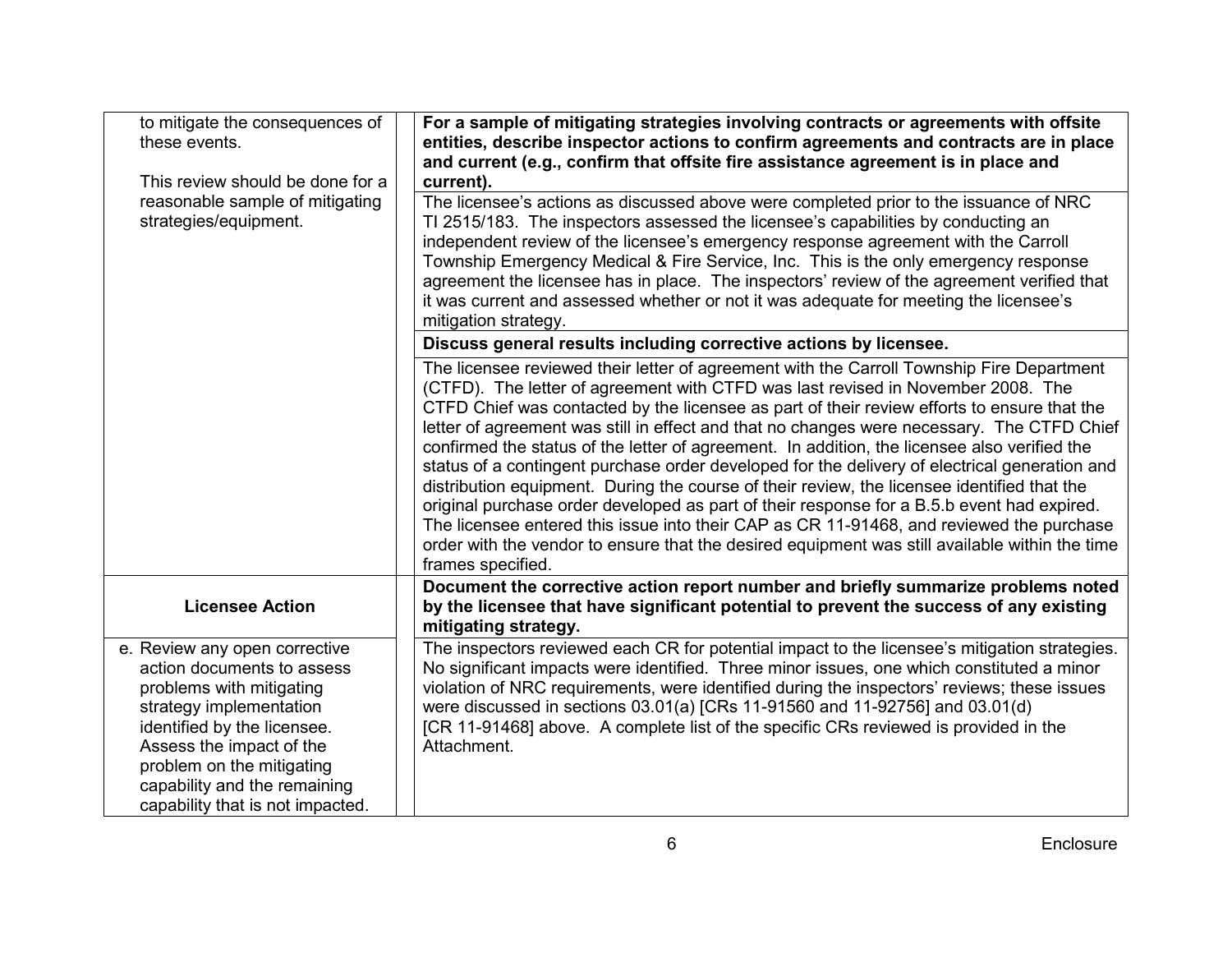03.02 Assess the licensee's capability to mitigate station blackout (SBO) conditions, as required by 10 CFR 50.63, "Loss of All Alternating Current Power," and station design, is functional and valid. Refer to TI 2515/120, "Inspection of Implementation of Station Blackout Rule Multi-Plant Action Item A-22" as a guideline. It is not intended that TI 2515/120 be completely reinspected. The inspection should include, but not be limited to, an assessment of any licensee actions to:

| <b>Licensee Action</b>                                                                                                        | Describe the licensee's actions to verify the adequacy of equipment needed to                                                                                                                                                                                                                                                                                                                                                                                                                                                                                                                                                                                                                                                                       |
|-------------------------------------------------------------------------------------------------------------------------------|-----------------------------------------------------------------------------------------------------------------------------------------------------------------------------------------------------------------------------------------------------------------------------------------------------------------------------------------------------------------------------------------------------------------------------------------------------------------------------------------------------------------------------------------------------------------------------------------------------------------------------------------------------------------------------------------------------------------------------------------------------|
|                                                                                                                               | mitigate a SBO event.                                                                                                                                                                                                                                                                                                                                                                                                                                                                                                                                                                                                                                                                                                                               |
| a. Verify through walkdowns and<br>inspection that all required<br>materials are adequate and<br>properly staged, tested, and | Licensee actions included the identification of equipment utilized/required for mitigation of a<br>SBO. The licensee then conducted walkdowns of this equipment to ensure they were<br>adequate and properly staged. Additionally, the licensee also conducted a review of open<br>CAP items for potential SBO equipment impact.                                                                                                                                                                                                                                                                                                                                                                                                                    |
| maintained.                                                                                                                   | Describe inspector actions to verify equipment is available and useable.                                                                                                                                                                                                                                                                                                                                                                                                                                                                                                                                                                                                                                                                            |
|                                                                                                                               | The inspectors assessed the licensee's capability to mitigate SBO conditions by conducting<br>a review of the licensee's walkdown activities. In addition, the inspectors selected a sample<br>of equipment utilized/required for mitigation of a SBO and conducted independent<br>walkdowns of that equipment to verify that the equipment was properly aligned and staged.<br>The sample of equipment selected by the inspectors included, but was not limited to, the<br>SBO diesel generator and its auxiliaries.                                                                                                                                                                                                                               |
|                                                                                                                               | Discuss general results including corrective actions by licensee.                                                                                                                                                                                                                                                                                                                                                                                                                                                                                                                                                                                                                                                                                   |
|                                                                                                                               | In general, the licensee's reviews verified that SBO equipment was ready to respond to a<br>SBO condition. During their CAP review, however, the licensee noted that a previously<br>identified condition documented in CR 10-79719 had not yet been fully corrected. That<br>condition, a reduction in the SBO diesel generator's cooling capacity, presently limits SBO<br>diesel generator availability such that the SBO diesel generator must be declared<br>unavailable whenever outside ambient air temperature exceeds 95 degrees F. Corrective<br>actions planned by the licensee include cleaning and inspection of the SBO diesel<br>generator radiator tubes. The licensee initiated CR 11-91648 to capture this issue in their<br>CAP. |
| <b>Licensee Action</b>                                                                                                        | Describe the licensee's actions to verify the capability to mitigate a SBO event.                                                                                                                                                                                                                                                                                                                                                                                                                                                                                                                                                                                                                                                                   |
| b. Demonstrate through<br>walkdowns that procedures for<br>response to a SBO are<br>executable.                               | Licensee actions included the identification of procedures required for response to a SBO,<br>along with verification that the identified procedures were current and that no critical revision<br>requests were in place. The licensee then verified that the mitigating procedures had been<br>properly validated. Additionally, the licensee also conducted a review of open CAP items<br>for potential impact to SBO procedures.                                                                                                                                                                                                                                                                                                                |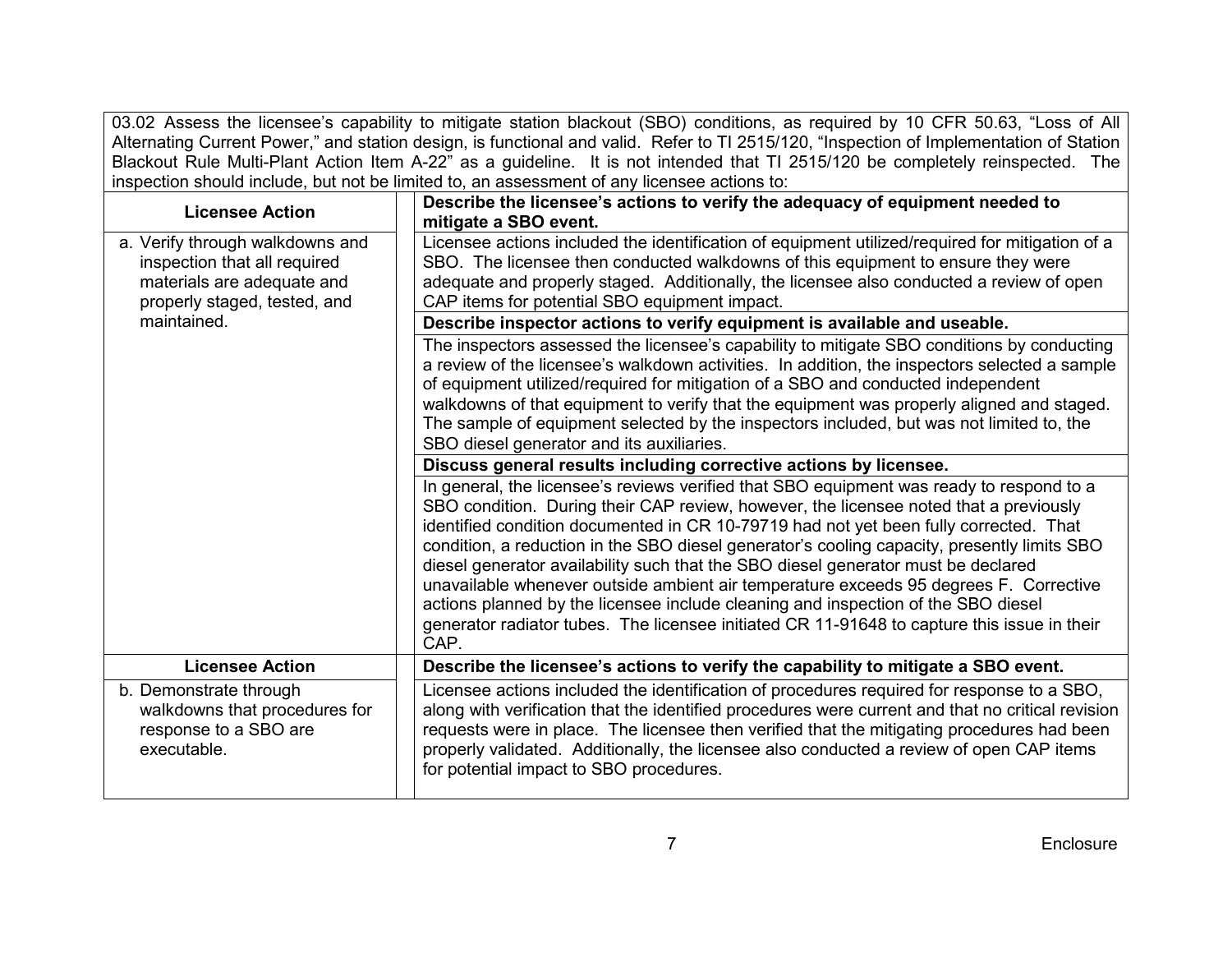|                                                                                                                                              | Describe inspector actions to assess whether procedures were in place and could be<br>used as intended.                                                                                                                                                                                                                                                                                                                                                                                                                                                                                                                                                              |
|----------------------------------------------------------------------------------------------------------------------------------------------|----------------------------------------------------------------------------------------------------------------------------------------------------------------------------------------------------------------------------------------------------------------------------------------------------------------------------------------------------------------------------------------------------------------------------------------------------------------------------------------------------------------------------------------------------------------------------------------------------------------------------------------------------------------------|
|                                                                                                                                              | The inspectors assessed the licensee's capabilities by conducting a review of the licensee's<br>walkdown activities. In addition, the inspectors selected several sections of a sample of the<br>procedures walked down by the licensee and walked those down to independently verify the<br>licensee's conclusions.                                                                                                                                                                                                                                                                                                                                                 |
|                                                                                                                                              | Discuss general results including corrective actions by licensee.                                                                                                                                                                                                                                                                                                                                                                                                                                                                                                                                                                                                    |
|                                                                                                                                              | The licensee procedure utilized to respond to a SBO is within the site's emergency<br>operating procedures (EOPs). Actions to start the SBO diesel generator and supply power<br>to site essential buses are performed from the control room with permanently installed plant<br>equipment. For the purposes of this requirement, the licensee credited their original<br>validation of the specific EOP by a crew of licensed operators on the simulator prior to the<br>implementation of the current revision. No current issues were identified by the licensee.                                                                                                 |
|                                                                                                                                              | 03.03 Assess the licensee's capability to mitigate internal and external flooding events required by station design. Refer to<br>IP 71111.01, "Adverse Weather Protection," Section 02.04, "Evaluate Readiness to Cope with External Flooding" as a guideline. The<br>inspection should include, but not be limited to, an assessment of any licensee actions to verify through walkdowns and inspections<br>that all required materials and equipment are adequate and properly staged. These walkdowns and inspections shall include<br>verification that accessible doors, barriers, and penetration seals are functional.                                        |
| <b>Licensee Action</b>                                                                                                                       | Describe the licensee's actions to verify the capability to mitigate existing design<br>basis flooding events.                                                                                                                                                                                                                                                                                                                                                                                                                                                                                                                                                       |
| a. Verify through walkdowns and<br>inspection that all required<br>materials are adequate and<br>properly staged, tested, and<br>maintained. | Licensee actions included the identification of equipment and penetration seals<br>utilized/required for mitigation of internal and external flooding. The licensee then<br>conducted walkdowns of this equipment to ensure it was adequate and properly staged.<br>Doors, barriers, and penetration seals that were utilized for mitigation of flooding were<br>identified, and checked to see if they were routinely inspected to ensure functionality.<br>Where routine inspections were not performed or could not be relied upon to ensure<br>functionality, the licensee performed walkdowns and inspections to ensure that the<br>components were functional. |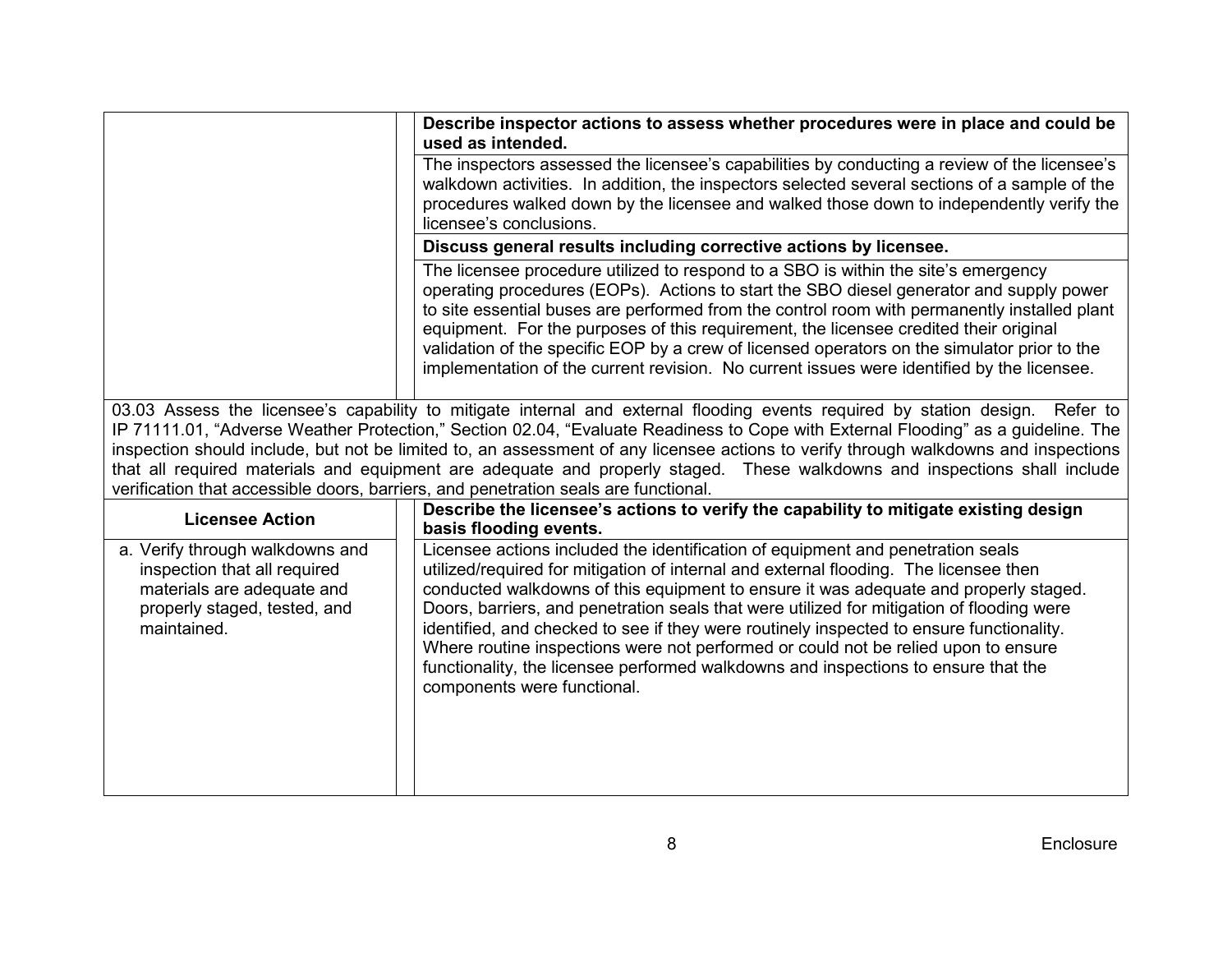| Describe inspector actions to verify equipment is available and useable. Assess<br>whether procedures were in place and could be used as intended.                                                                                                                                                                                                                                                                                                                                                                                                                                                                                                                                                                                                                                                                                                                                                                                                                                                                                                                                                                                                             |
|----------------------------------------------------------------------------------------------------------------------------------------------------------------------------------------------------------------------------------------------------------------------------------------------------------------------------------------------------------------------------------------------------------------------------------------------------------------------------------------------------------------------------------------------------------------------------------------------------------------------------------------------------------------------------------------------------------------------------------------------------------------------------------------------------------------------------------------------------------------------------------------------------------------------------------------------------------------------------------------------------------------------------------------------------------------------------------------------------------------------------------------------------------------|
| The inspectors assessed the licensee's capabilities to mitigate flooding by conducting a<br>review of the licensee's walkdown activities. In several instances, these reviews involved<br>the inspectors accompanying licensee engineering personnel during their in-field<br>walkdowns. In addition, the inspectors conducted independent walkdowns of selected flood<br>mitigation equipment to contribute to the overall assessment of the licensee's flood<br>mitigating capabilities. Licensee flood mitigation procedures were reviewed to verify<br>usability. The inspectors' conclusions were consistent with the results obtained by the<br>licensee.                                                                                                                                                                                                                                                                                                                                                                                                                                                                                                |
| Discuss general results including corrective actions by licensee.                                                                                                                                                                                                                                                                                                                                                                                                                                                                                                                                                                                                                                                                                                                                                                                                                                                                                                                                                                                                                                                                                              |
| The licensee's verification of flood mitigation capability consisted of walkdowns and<br>verification that the systems, structures, and components (SSCs) were present, periodically<br>tested, and in acceptable condition. All design features, such as curbs, were present and in<br>good condition with one exception. The licensee initiated CR 11-91555 to document a<br>missing curb seal in a mechanical penetration room (No. 4, Room 314). The licensee's<br>assessment of operability, which was reviewed by the inspectors, determined that the<br>missing seal did not have any significant adverse impact on flood mitigation capability. Of<br>the more than 40 pieces of equipment evaluated, the licensee found six items that did not<br>have periodic testing requirements. In two cases, the need to establish full verification<br>testing was documented in CRs 11-92101 and 11-92105. The licensee noted four cases in<br>CR 11-92402 where sump pump preventive maintenance activities were not in place.                                                                                                                              |
| Doors, barriers, and seal penetrations credited with flood propagation control were<br>determined from the site's flooding analyses, barrier function list, and door function list.<br>Those lists identify the doors and barriers assumed to maintain integrity to limit the spread<br>of flooding throughout the site's buildings. The licensee's reviews confirmed that all flood<br>doors were inspected as part of a routine maintenance program. Flood barriers and<br>penetrations that also serve as fire barriers were determined by the licensee to have been<br>inspected on a routine basis as part of the site's fire protection program. However, the<br>barriers and penetrations that were not part of the fire protection program were identified as<br>not being routinely inspected. The licensee entered this issue into their CAP as noted<br>above. Where accessible, the licensee walked down these flood barriers and penetrations<br>as part of their review for this item. Four of the 117 barriers inspected were found to have<br>minor deficiencies that did not affect the operability of any of the protected equipment. All of |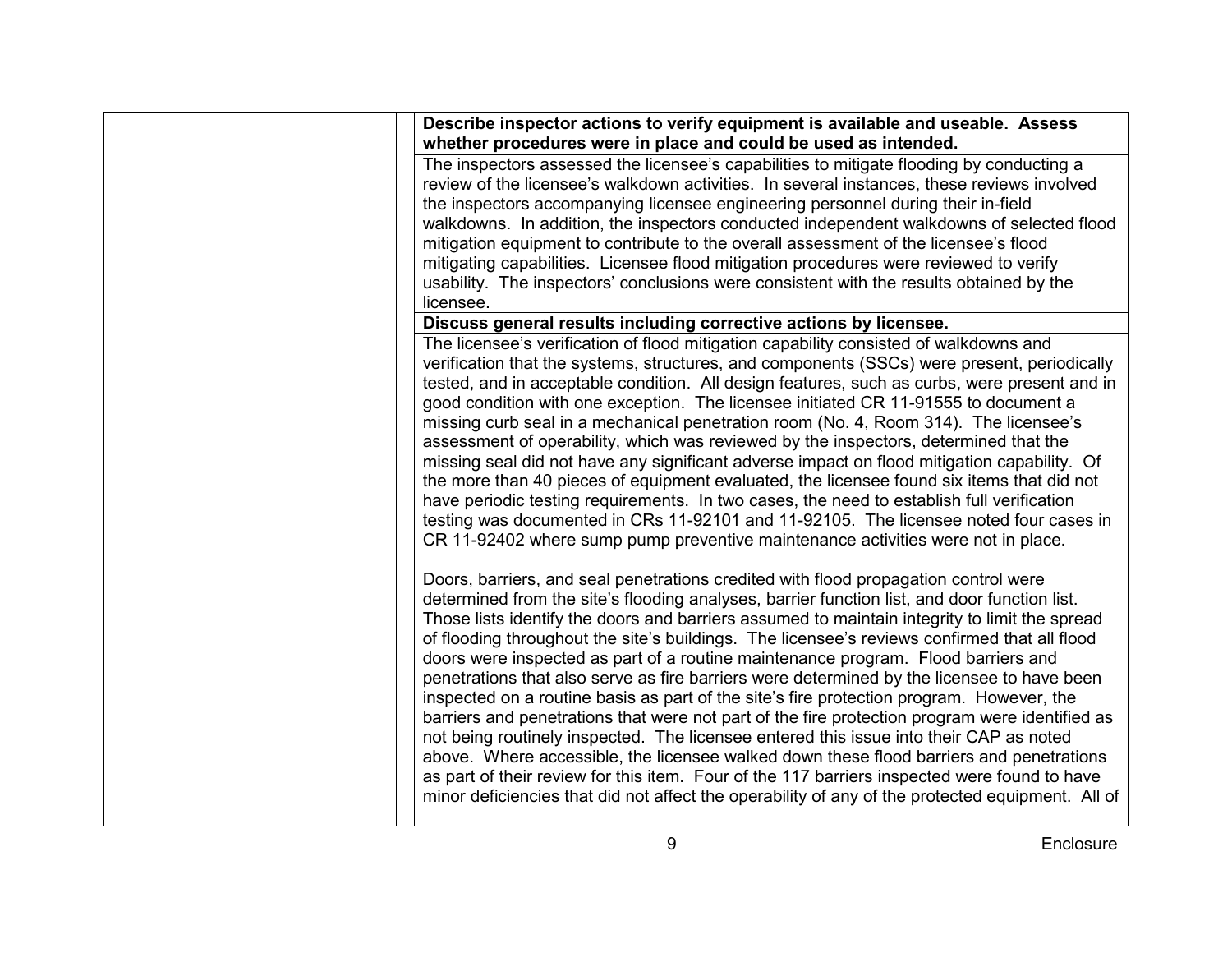| the flood doors were inspected and found to have no noted deficiencies. A complete list of<br>the specific CRs reviewed is provided in the Attachment. |
|--------------------------------------------------------------------------------------------------------------------------------------------------------|
| 03.04 Assess the thoroughness of the licensee's walkdowns and inspections of important equipment needed to mitigate fire and                           |
| flood events to identify the potential that the equipment's function could be lost during seismic events possible for the site. Assess the             |
| licensee's development of any new mitigating strategies for identified vulnerabilities (e.g., entered it into the CAP and any immediate                |
| actions taken). As a minimum, the licensee should have performed walkdowns and inspections of important equipment (permanent                           |

and temporary) such as storage tanks, plant water intake structures, and fire and flood response equipment; and developed mitigating strategies to cope with the loss of that important function. Use IP 71111.21, "Component Design Basis Inspection," Appendix 3, "Component Walkdown Considerations," as a guideline to assess the thoroughness of the licensee's walkdowns and inspections.

| <b>Licensee Action</b>                                                                                                     | Describe the licensee's actions to assess the potential impact of seismic events on<br>the availability of equipment used in fire and flooding mitigation strategies.                                                                                                                                                                                                                                                                                                                                                                                                                                                                                                                                                                                                                                                                                                                                                                                                                                                                              |
|----------------------------------------------------------------------------------------------------------------------------|----------------------------------------------------------------------------------------------------------------------------------------------------------------------------------------------------------------------------------------------------------------------------------------------------------------------------------------------------------------------------------------------------------------------------------------------------------------------------------------------------------------------------------------------------------------------------------------------------------------------------------------------------------------------------------------------------------------------------------------------------------------------------------------------------------------------------------------------------------------------------------------------------------------------------------------------------------------------------------------------------------------------------------------------------|
| a. Verify through walkdowns that<br>all required materials are<br>adequate and properly staged,<br>tested, and maintained. | Licensee actions included the identification of equipment utilized/required for mitigation of<br>fire and flood events. An engineering inspection plan (No. IP-A-010) was established by the<br>licensee to govern the conduct of walkdowns and inspections of the equipment, both<br>permanent and temporary. Licensee engineering personnel determined if the equipment<br>was seismically qualified or assessed whether it would be possible to evaluate the<br>equipment as being seismically rugged. Seismic vulnerabilities, including storage locations,<br>were identified, along with mitigating strategies for equipment that was not seismically<br>qualified.                                                                                                                                                                                                                                                                                                                                                                          |
|                                                                                                                            | Describe inspector actions to verify equipment is available and useable. Assess<br>whether procedures were in place and could be used as intended.                                                                                                                                                                                                                                                                                                                                                                                                                                                                                                                                                                                                                                                                                                                                                                                                                                                                                                 |
|                                                                                                                            | The inspectors conducted multiple walkdowns, both independently and in conjunction with<br>licensee personnel, of important equipment needed to mitigate fire and flood events to<br>identify the potential that the equipment's function could be lost during a seismic event.<br>This equipment included, but was not limited to:<br>all major B.5.b contingency response equipment staged throughout the site;<br>all installed fire protection and suppression equipment in the turbine building on the<br>$\bullet$<br>565 ft, 623 ft, 643 ft, and 658 ft elevations;<br>the installed diesel and electric fire pumps and their controls; and<br>$\bullet$<br>watertight doors, roof hatches and floor plugs at the plant's intake structure.<br>Licensee flood and fire mitigation procedures were reviewed to verify usability. The results<br>of the inspectors' reviews were consistent with the licensee's conclusions that there were a<br>number of seismic vulnerabilities that potentially need to be addressed, as described below. |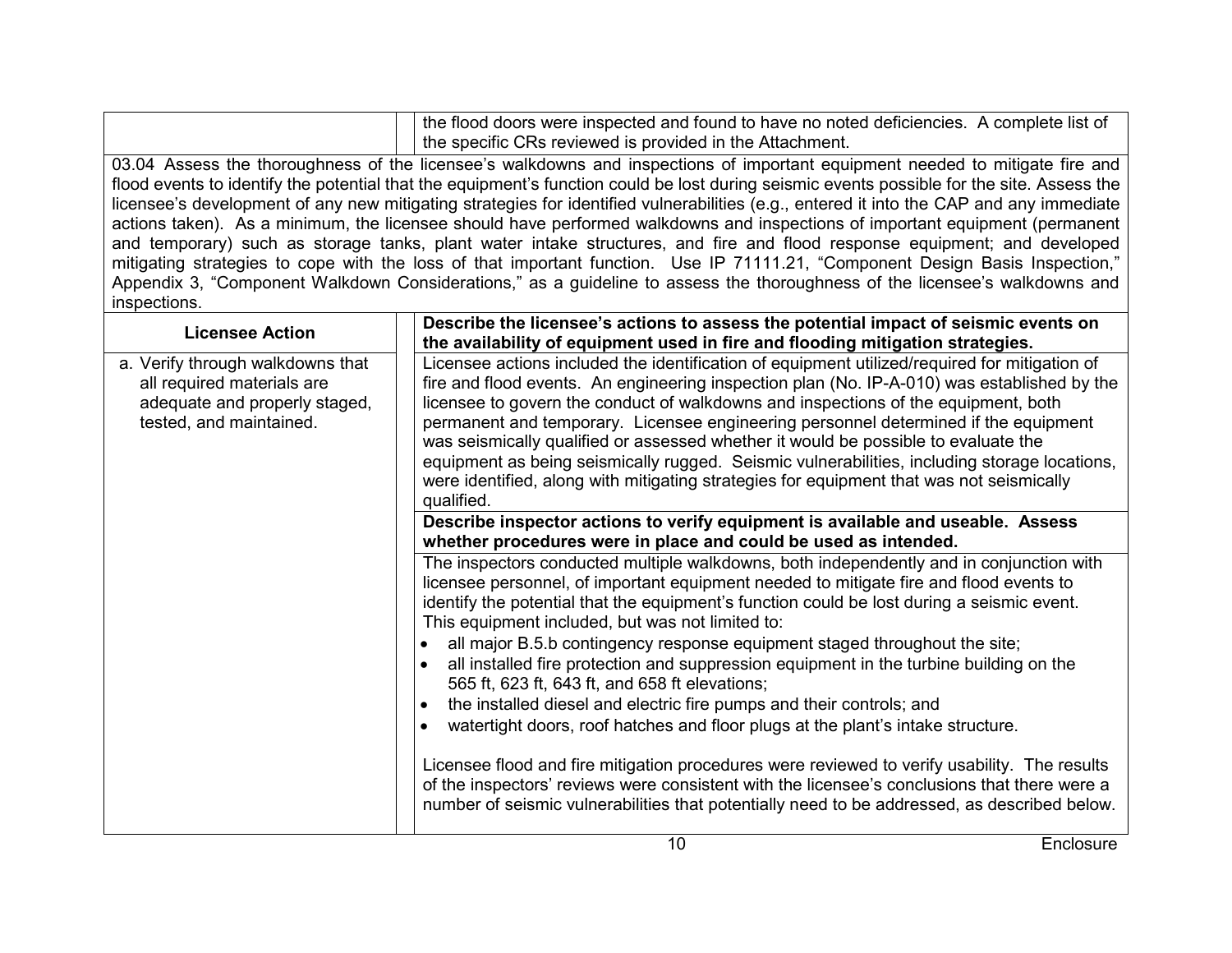| Discuss general results including corrective actions by licensee. Briefly summarize<br>any new mitigating strategies identified by the licensee as a result of their reviews.                                                                                                                                                                                                                                                                                                                                                                                                                                                                                                                                                                                                                                                                                                                                                                                                                   |
|-------------------------------------------------------------------------------------------------------------------------------------------------------------------------------------------------------------------------------------------------------------------------------------------------------------------------------------------------------------------------------------------------------------------------------------------------------------------------------------------------------------------------------------------------------------------------------------------------------------------------------------------------------------------------------------------------------------------------------------------------------------------------------------------------------------------------------------------------------------------------------------------------------------------------------------------------------------------------------------------------|
| "Seismically qualified" is defined as the safety-related SSCs that have been formally<br>qualified to function during and after a design basis earthquake, as applicable. The<br>licensee's reviews for this issue determined that non-safety related SSCs, in general, were<br>not considered to be either seismically qualified or seismically rugged due to a wide variety<br>of issues. The majority of room flood mitigation sump pumps and flooding detectors were<br>not designed as seismically qualified and have not been evaluated as being seismically<br>rugged. Similarly, the vast majority of the fire protection system, including both installed fire<br>pumps, was not designed as seismically qualified and cannot be considered seismically<br>rugged. Firefighting equipment staged to respond to B.5.b events was not stowed in<br>seismically qualified buildings and locations, as a seismic event and B.5.b event have never<br>been assumed to occur coincidentally. |
| The licensee's reviews identified instances where response capability could be enhanced.<br>These included improving procedural guidance, reviewing the locations of portable<br>equipment, and reviewing the need for supplemental portable equipment to compensate for<br>the possible loss of the fire water storage tank, the fire pumps, and much of the fire<br>suppression system piping.                                                                                                                                                                                                                                                                                                                                                                                                                                                                                                                                                                                                |
| Further, reviews by the licensee identified that in the event of a postulated earthquake,<br>various equipment may not function properly due to loss of essential power or being<br>subjected to physical displacement. The existing mitigation strategy, to conduct station<br>surveys per emergency plan off normal occurrence procedure RA-EP-02820, "Earthquake,"<br>was considered presently sufficient by the licensee. Further mitigation strategies, the<br>licensee determined, will entail following industry recommendations from other plants that<br>have identified similar beyond-design-bases vulnerabilities. The licensee entered the issues<br>identified into their CAP as CR 11-92571. Specific documents reviewed during this<br>inspection are listed in the Attachment.                                                                                                                                                                                                 |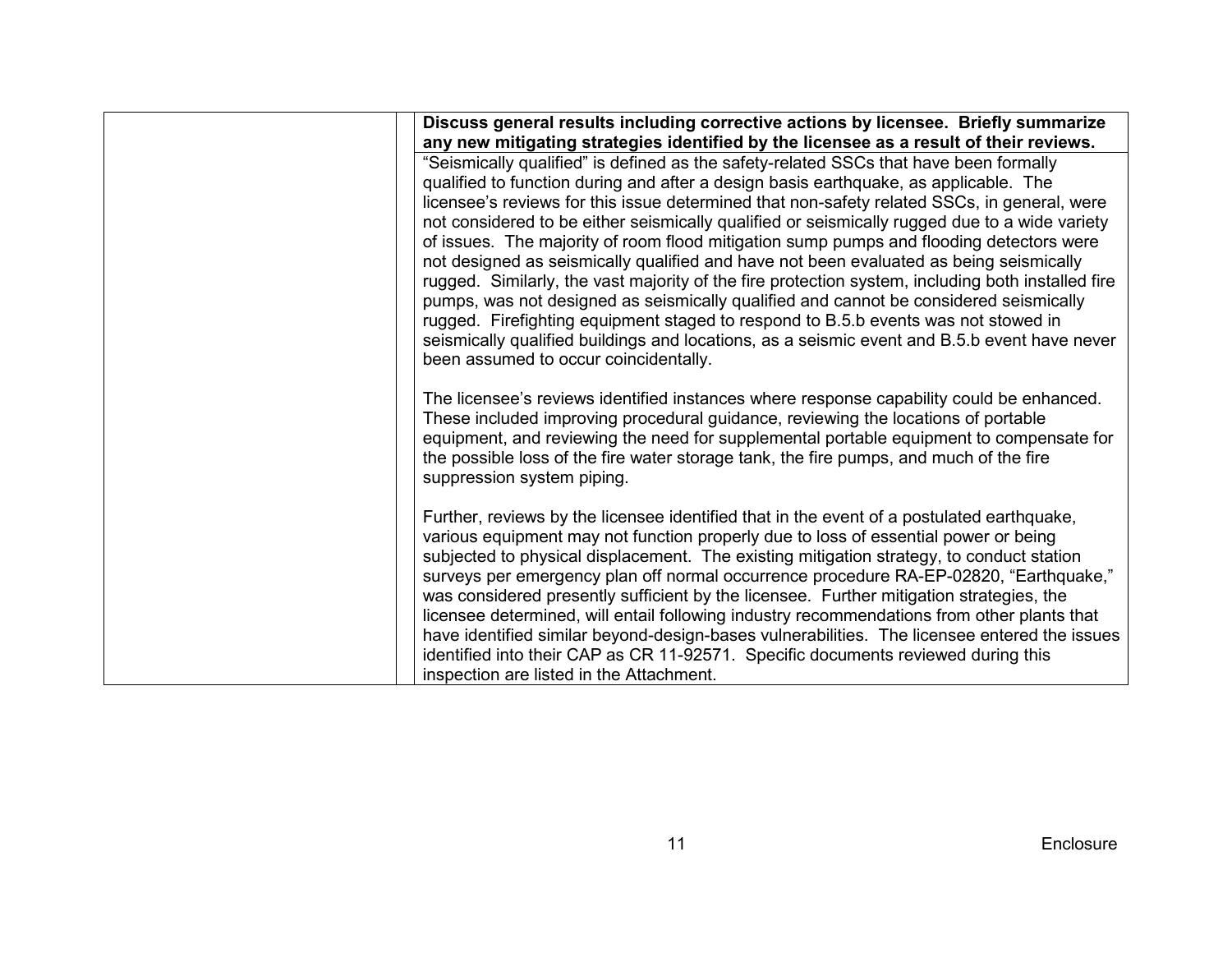## Exit Meeting

On April 29, 2011, the inspectors presented the inspection results to Mr. Vito Kaminskas, Director, Site Engineering, and other members of the licensee staff. The licensee acknowledged the issues presented. The inspectors confirmed that proprietary information reviewed during the course of the inspection had either been returned to the licensee or was being controlled in accordance with NRC policies regarding the handling of sensitive unclassified information.

ATTACHMENT: SUPPLEMENTAL INFORMATION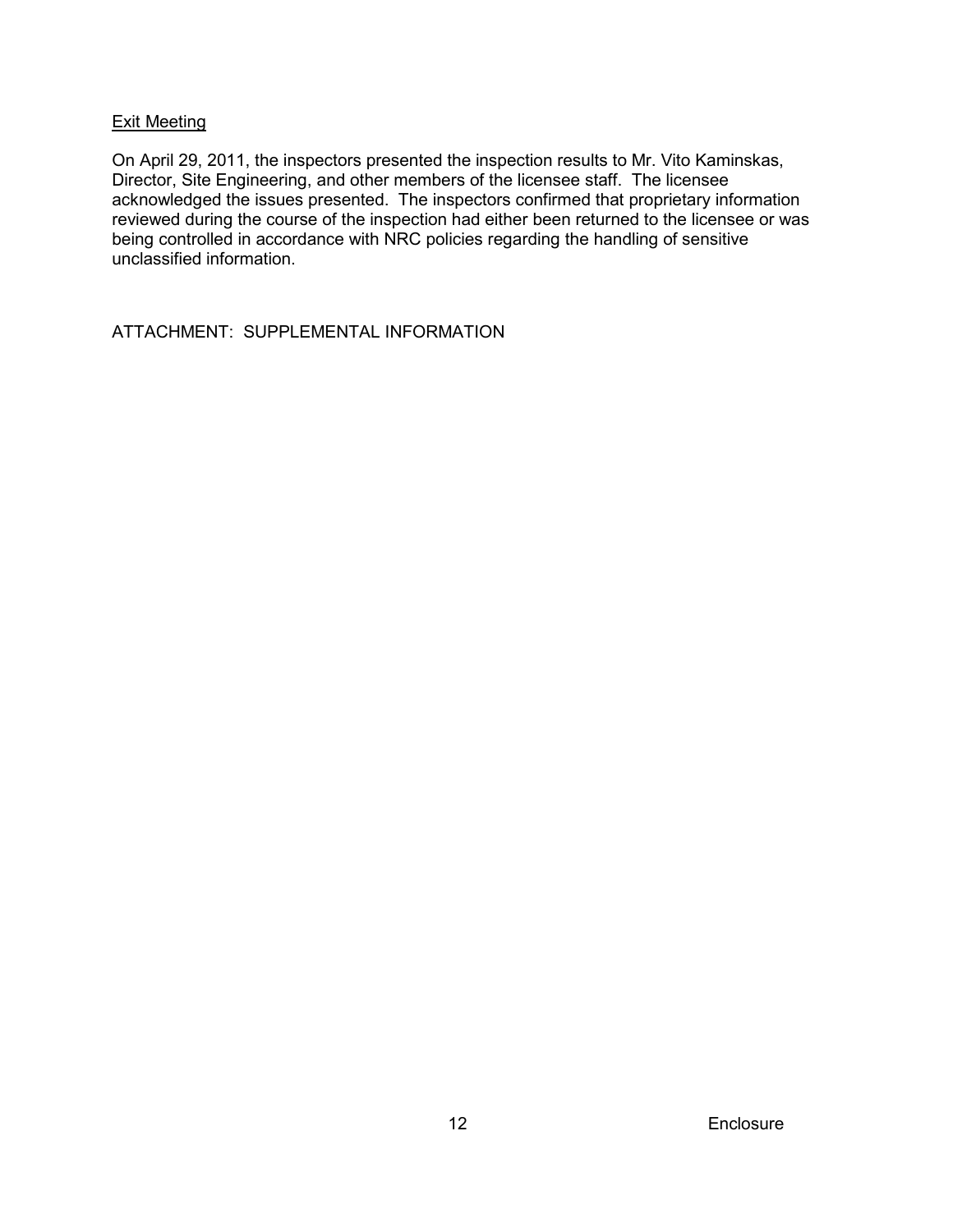### **SUPPLEMENTAL INFORMATION**

## **KEY POINTS OF CONTACT**

#### Licensee

- B. Allen, Site Vice President
- J. Barron, Manager, Site Projects
- P. Boissoneault; Manager, Chemistry
- B. Boles, Director, Site Operations
- K. Byrd, Director, Site Performance Improvement
- J. Cuff, Manager, Site Maintenance (Acting)
- J. Dominy, Director, Site Maintenance
- G. Hayes, Supervisor, Reactor Engineering
- J. Hook, Manager, Design Engineering
- R. Hovland, Manager, Training
- V. Kaminskas, Director, Site Engineering
- G. Kendrick, Manager, Site Outage Management
- P. McCloskey, Manager, Site Regulatory Compliance
- D. Noble, Manager, Radiation Protection
- M. Parker, Manager, Site Protection
- R. Patrick, Manager, Site Work Management
- S. Plymale, Manager, Site Operations
- C. Price, Director, Special Projects
- J. Rogers, Manager, Steam Generator Replacement Project
- D. Saltz, Superintendent, Nuclear Operations
- C. Steenbergen, Superintendent, Operations Training
- J. Sturdavant, Regulatory Compliance
- T. Summers, Manager, Plant Engineering
- L. Thomas, Manager, Nuclear Supply Chain
- S. Trickett, Superintendent, Radiation Protection
- J. Vetter, Manager, Emergency Response
- A. Wise, Manager, Technical Services
- G. Wolf, Supervisor, Regulatory Compliance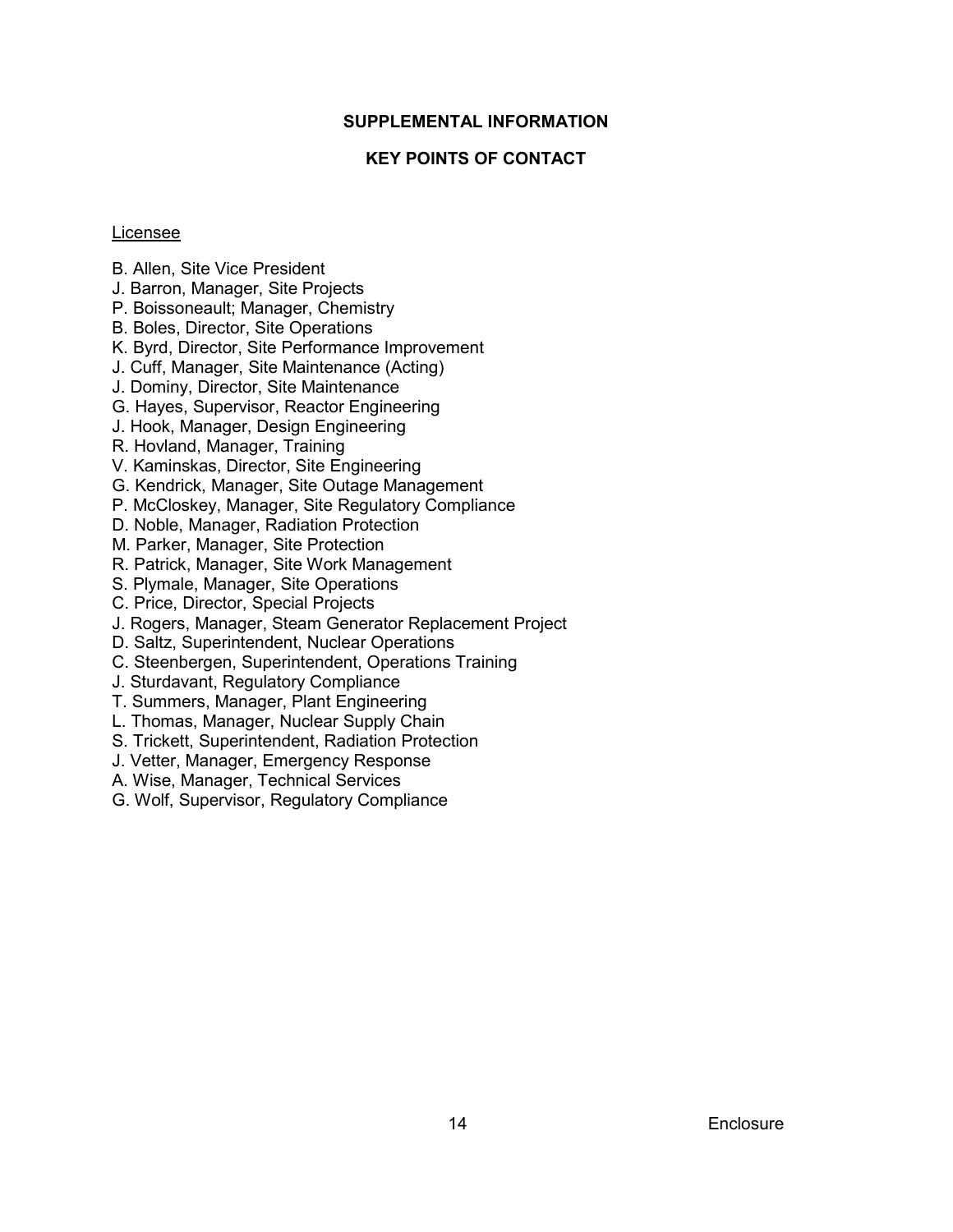## **LIST OF DOCUMENTS REVIEWED**

The following is a partial list of documents reviewed during the inspection. Inclusion on this list does not imply that the NRC inspector reviewed the documents in their entirety, but rather that selected sections or portions of the documents were evaluated as part of the overall inspection effort. Inclusion of a document on this list does not imply NRC acceptance of the document or any part of it, unless this is stated in the body of the inspection report.

## 03.01 Assess the Licensee's Capability to Mitigate Conditions that Result from Beyond Design Basis Events

Condition Reports:

- 11-91468; IER 11-1: Contingency Purchase Order for Electrical Equipment Has Expired
- 11-91556; IER 11-1: Noun Descriptor for Valve CV5037 Is In Error
- 11-91560; IER 11-1: Track Flow Test of Fire Pump
- 11-91562; IER 11-1: DB-OP-02600, Job Performance Measures
- 11-91568; IER 11-1: Enhancements to DB-OP-02600
- 11-91572; IER 11-1: Evaluation of Enhancements to DB-OP-02600
- 11-91582; IER 11-1: DB-OP-02600 Cabinet Verification
- 11-92020; IER 11-C: Vulko-Wrap Tape Lifespan in Operations Contingency Trailer Questioned
- 11-92023; IER 11-1: Determine Periodicity of Equipment Verifications
- 11-92756; DB-OP-02600 Operational Contingency Response Action Plan Procedure Discrepancy [NRC Identified]

#### Procedures:

- NOP-OP-1003; Grid Reliability Protocol; Revision 03
- RA-EP-02810; Tornado; Revision 08
- RA-EP-02820; Earthquake; Revision 07
- RA-EP-02870; Station Isolation; Revision 04
- DB-OP-02521; Loss of AC Bus Power Sources; Revision 16
- DB-OP-02529; Fire Procedure; Revision 05
- DB-OP-02544; Security Events or Threats; Revision 14
- DB-OP-02600; Operational Contingency Emergency Response Action Plan; Revision 09

Severe Accident Management Documents:

- NG-EN-00550; Severe Accident Management; Revision 01
- DBSAMG; Davis-Besse Severe Accident Management Guidelines Manual; Revision 0
- DBSAMG-TBD; Davis-Besse Severe Accident Management Guidelines Technical Bases Document Manual; Revision 0
- BWGSAG; Babcock & Wilcox Generic Severe Accident Guidelines Manual; Revision 0
- BWGSAGTBD; Babcock & Wilcox Generic Severe Accident Management Guidelines Technical Basis Document Manual; Revision 0

Other:

- Davis-Besse Nuclear Power Station Emergency Plan – Revision 27; Carroll Township Emergency Medical and Fire Service, Inc. Emergency Response Agreement; 11/21/2008

#### 03.02 Assess the Licensee's Capability to Mitigate Station Blackout (SBO) Conditions

Condition Reports:

- 11-91648; IER 11-1: Recommendation 2 Station Blackout Review Results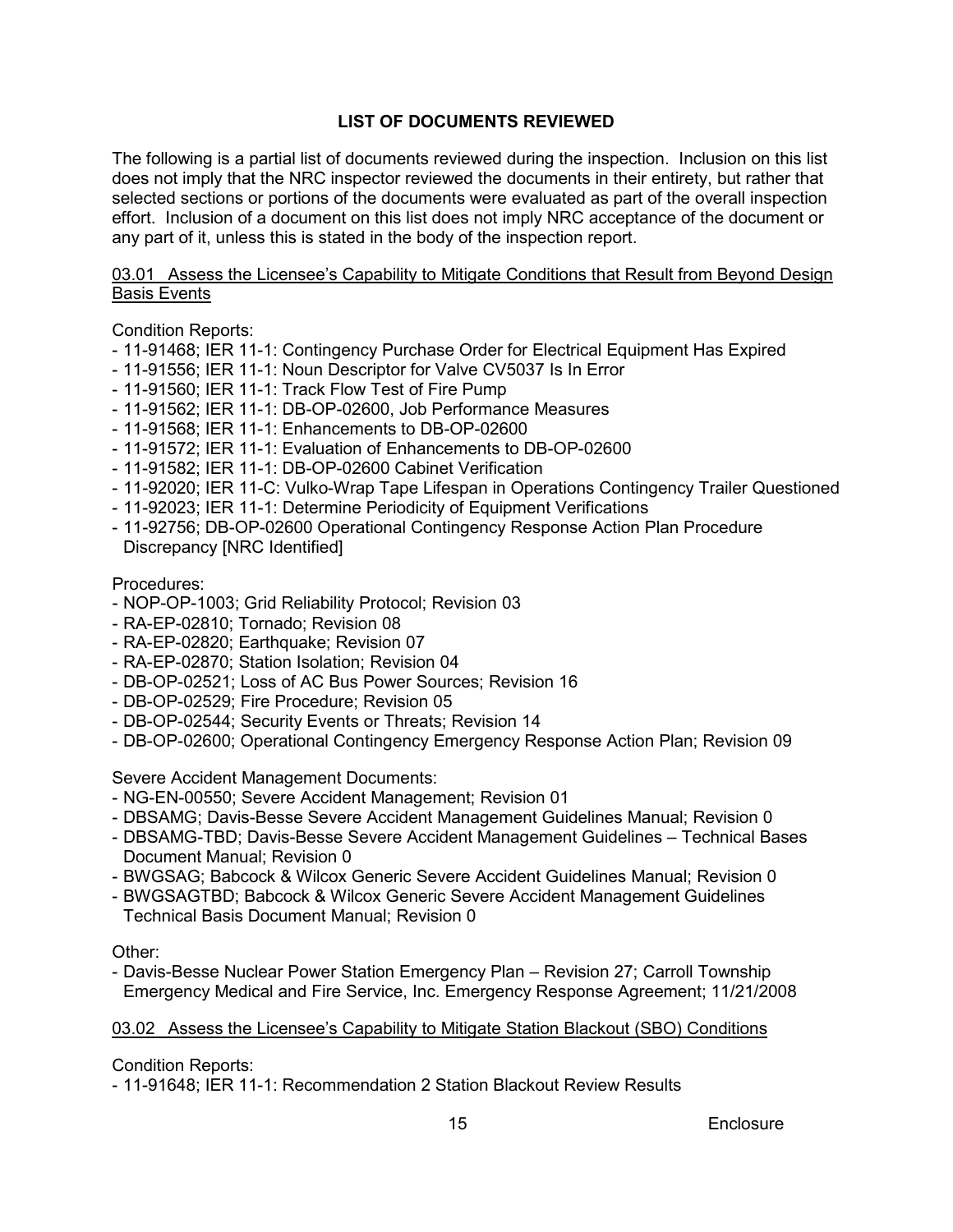Procedures:

- DB-OP-06334; Station Blackout Diesel Generator Operating Procedure; Revision 18
- DB-OP-02544; Security Events or Threats; Revision 14
- DB-OP-02600; Operational Contingency Emergency Response Action Plan; Revision 09
- DB-OP-02521; Loss of AC Bus Power Sources; Revision 16

Severe Accident Management Documents:

- NG-EN-00550; Severe Accident Management; Revision 01
- DBSAMG; Davis-Besse Severe Accident Management Guidelines Manual; Revision 0
- DBSAMG-TBD; Davis-Besse Severe Accident Management Guidelines Technical Bases Document Manual; Revision 0
- BWGSAG; Babcock & Wilcox Generic Severe Accident Guidelines Manual; Revision 0
- BWGSAGTBD; Babcock & Wilcox Generic Severe Accident Management Guidelines Technical Basis Document Manual; Revision 0

## 03.03 Assess the Licensee's Capability to Mitigate Internal and External Flooding Events Required by Station Design

Condition Reports:

- 11-91555; INPO ER L1 11-1: Silicone Foam Seal Missing in Plate Curb in Room 314
- 11-91570; INPO ER L1 11-1: USAR 3.6.2.7.1.13 Has Incorrect Value For P91-1, 2 Runout Flow
- 11-91726; Found Float Stuck on LSHH4620 During Calibration Check (INPO Event Report 11-1)
- 11-91868; IER 11-1: Groundwater Evidence Found While Inspecting Barrier 105-F
- 11-91956; INPO ER L-1 11-1: Crack Identified in West Wall of Room 113
- 11-92027; INPO ER L-1 11-1: Potential Deficiencies Noted in ECCS Pump Room #2
- 11-92029; INPO ER L1 11-1: Potential Leakage Residue in Room 114 Miscellaneous Waste Monitor Tank
- 11-92101; IER L1 11-1: Flood Mitigation Equipment Function Not Verified
- 11-92105; IER L1 11-1: Flood Mitigation Equipment Function Not Verified Through Testing
- 11-92192; IER L1 11-1: Maintenance Rule Barrier Inspection Does Not Include Floods
- 11-92402; INPO ER L1 11-1: PMs Needed for Sump Pumps
- 11-92568; INPO ER L1 11-1: Recommendation 3 Vulnerabilities

Procedures:

- DB-EP-02830; Flooding; Revision 02
- RA-EP-02880; Internal Flooding; Revision 03

- DB-OP-02600; Operational Contingency Emergency Response Action Plan; Revision 09

Severe Accident Management Documents:

- NG-EN-00550; Severe Accident Management; Revision 01
- DBSAMG; Davis-Besse Severe Accident Management Guidelines Manual; Revision 0
- DBSAMG-TBD; Davis-Besse Severe Accident Management Guidelines Technical Bases Document Manual; Revision 0
- BWGSAG; Babcock & Wilcox Generic Severe Accident Guidelines Manual; Revision 0
- BWGSAGTBD; Babcock & Wilcox Generic Severe Accident Management Guidelines Technical Basis Document Manual; Revision 0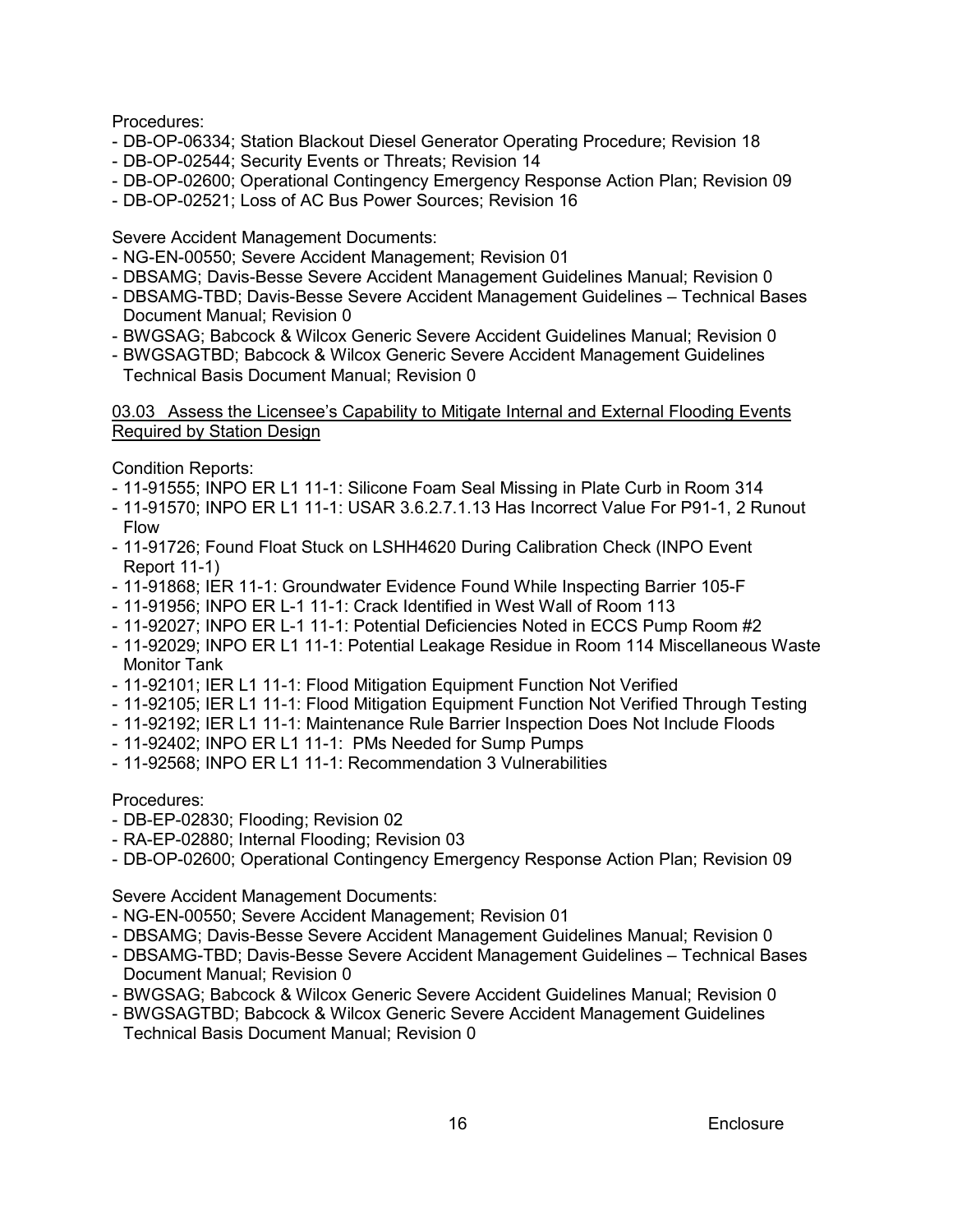Calculations:

- C-ECS-099.16-134; Circulating Water Expansion Joint Rupture at Condenser Inlet; Revision 1
- 48.13; Condenser Pit Flood Pump Flow Rates; Revision 0
- 48.17; Condenser Pit Flood Pump; Revision 0
- 58.8; Flood Level In AFP Rooms Due to Various Line Breaks; Revision 0

## Other:

- SAROS 96-5; Probabilistic Safety Assessment of Turbine Building Flooding at Davis-Besse; dated May 1996
- USAR Section 3.4; Water Level (Flood) Design Criteria
- USAR Section 3.6.2.7.2.13; Circulating Water System

03.04 Assess the Thoroughness of the Licensee's Walkdowns and Inspections of Important Equipment Needed to Mitigate Fire and Flood Events to Identify the Potential that the Equipment's Function Could Be Lost During Seismic Events

Condition Reports:

- 11-92571; INPO ER L1 11-1: Recommendation 4 Vulnerabilities

Procedures:

- RA-EP-02820; Earthquake; Revision 07
- RA-EP-02830; Flooding; Revision 02
- RA-EP-02880; Internal Flooding; Revision 03
- DB-OP-02521; Loss of AC Bus Power Sources; Revision 16
- DB-OP-02529; Fire Procedure; Revision 05
- DB-OP-02600; Operational Contingency Emergency Response Action Plan; Revision 09

Severe Accident Management Documents:

- NG-EN-00550; Severe Accident Management; Revision 01
- DBSAMG; Davis-Besse Severe Accident Management Guidelines Manual; Revision 0
- DBSAMG-TBD; Davis-Besse Severe Accident Management Guidelines Technical Bases Document Manual; Revision 0
- BWGSAG; Babcock & Wilcox Generic Severe Accident Guidelines Manual; Revision 0
- BWGSAGTBD; Babcock & Wilcox Generic Severe Accident Management Guidelines Technical Basis Document Manual; Revision 0

Other:

- Fire Hazard Analysis Report; Revision 24
- IP-A-010; Engineering Department Inspection Plan INPO IER 11-1, Walkdowns and Inspections; Revision 0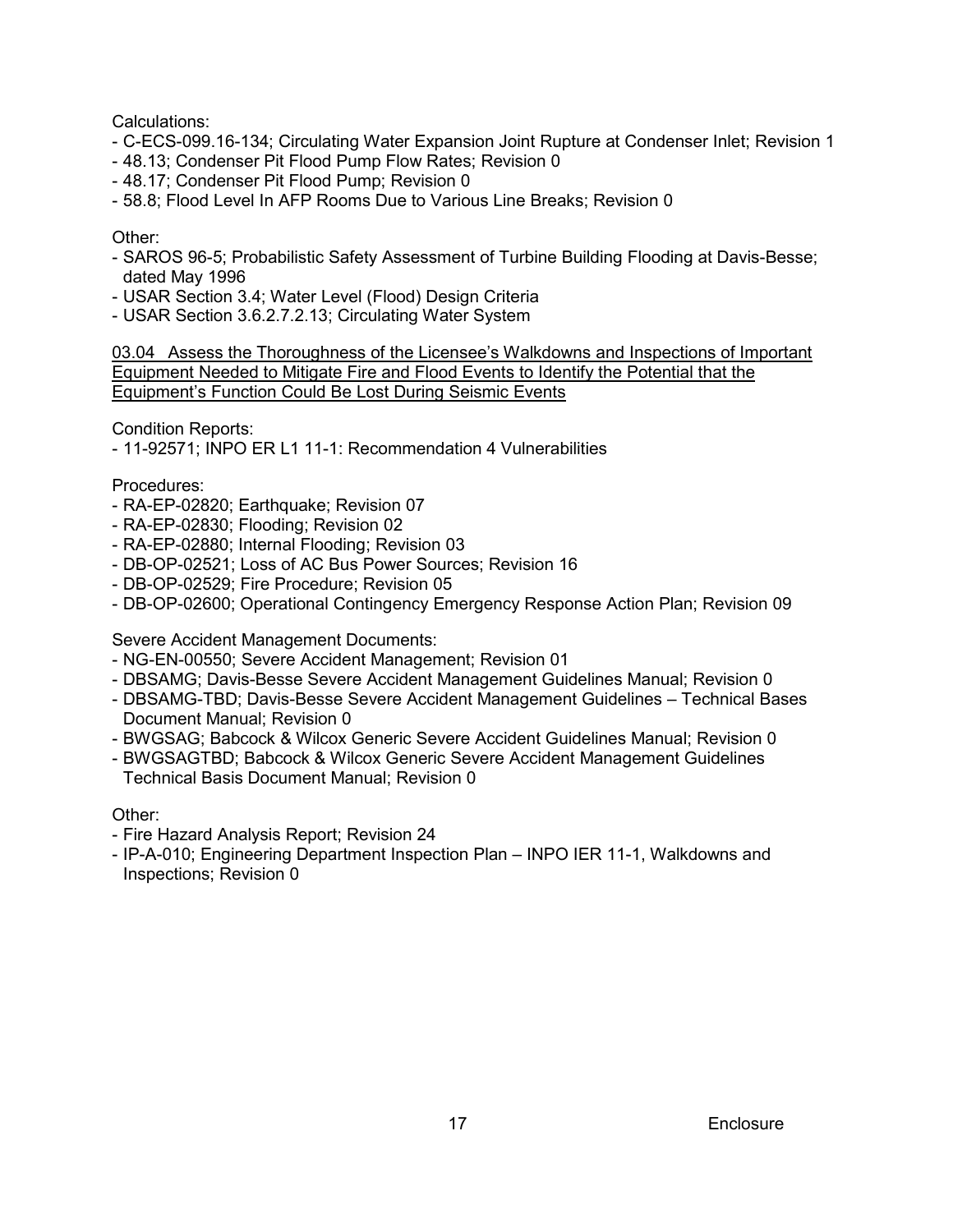# **LIST OF ACRONYMS USED**

| <b>ADAMS</b><br><b>CAP</b><br><b>CFR</b><br>CR | Agencywide Document Access Management System<br><b>Corrective Action Program</b><br>Code of Federal Regulations<br><b>Condition Report</b> |
|------------------------------------------------|--------------------------------------------------------------------------------------------------------------------------------------------|
| <b>CTFD</b>                                    | <b>Carroll Township Fire Department</b>                                                                                                    |
| dc                                             | <b>Direct Current</b>                                                                                                                      |
| <b>DRP</b>                                     | Division of Reactor Projects                                                                                                               |
| <b>EDG</b>                                     | <b>Emergency Diesel Generator</b>                                                                                                          |
| <b>EOP</b>                                     | <b>Emergency Operating Procedures</b>                                                                                                      |
| <b>ERO</b>                                     | <b>Emergency Response Organization</b>                                                                                                     |
| IP                                             | <b>Inspection Procedure</b>                                                                                                                |
| IR                                             | <b>Inspection Report</b>                                                                                                                   |
| LER                                            | Licensee Event Report                                                                                                                      |
| <b>NCV</b>                                     | <b>Non-Cited Violation</b>                                                                                                                 |
| <b>NRC</b>                                     | U.S. Nuclear Regulatory Commission                                                                                                         |
| <b>PARS</b>                                    | <b>Publicly Available Records System</b>                                                                                                   |
| <b>SAMG</b>                                    | Severe Accident Management Guidelines                                                                                                      |
| <b>SBO</b>                                     | <b>Station Blackout</b>                                                                                                                    |
| <b>SSC</b>                                     | Systems, Structures, and Components                                                                                                        |
| ΤI                                             | <b>Temporary Inspection</b>                                                                                                                |
| <b>TS</b>                                      | <b>Technical Specification(s)</b>                                                                                                          |
| <b>USAR</b>                                    | <b>Updated Safety Analysis Report</b>                                                                                                      |
| Vdc                                            | <b>Volts Direct Current</b>                                                                                                                |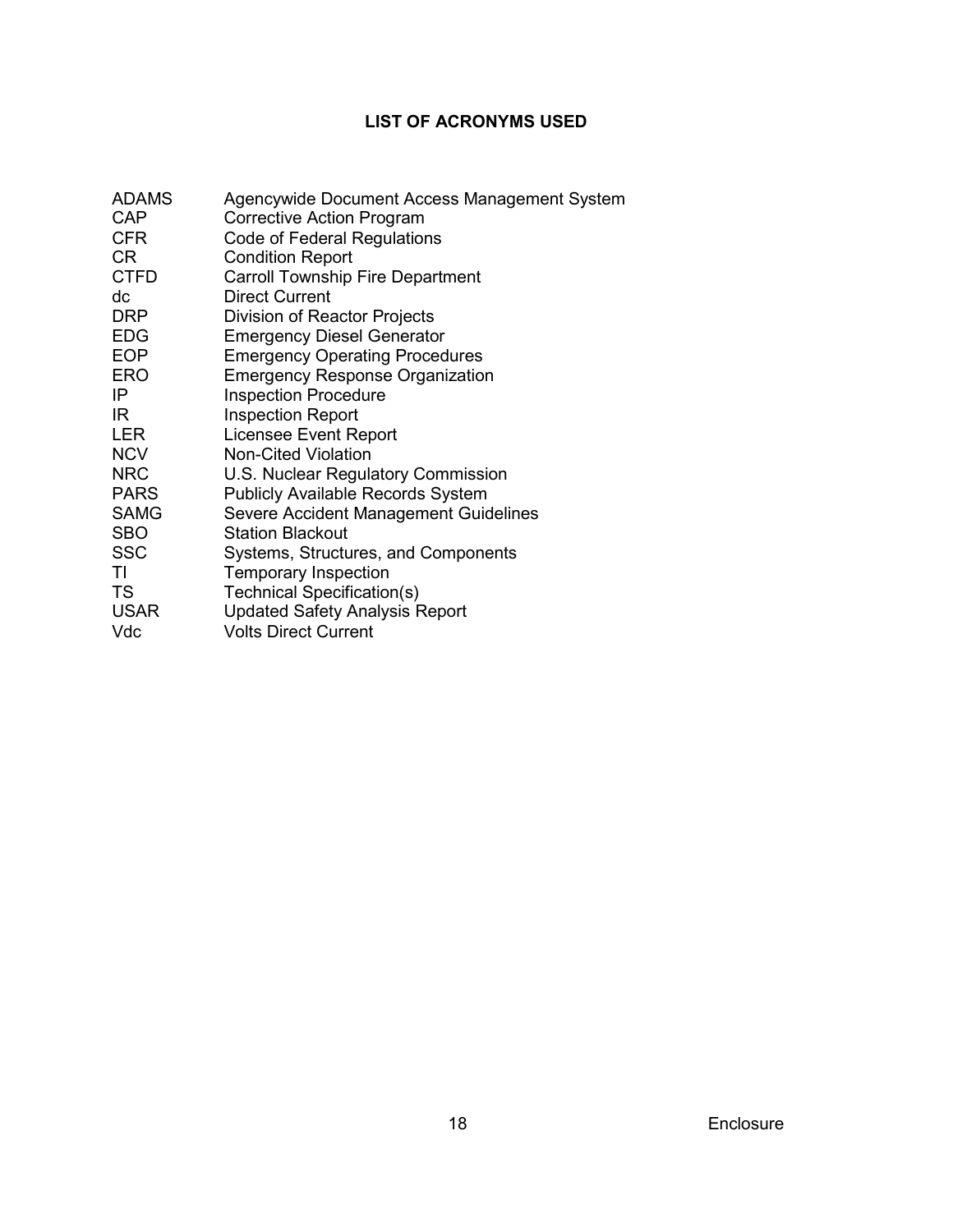B. Allen -2-

In accordance with 10 CFR 2.390 of the NRC's "Rules of Practice," a copy of this letter, its enclosure, and your response (if any) will be available electronically for public inspection in the NRC Public Document Room or from the Publicly Available Records System (PARS) component of NRC's document system (ADAMS). ADAMS is accessible from the NRC Website at [http://www.nrc.gov/reading-rm/adams.html](http://www.nrc.gov/readingrm/adams.html) (the Public Electronic Reading Room).

Sincerely,

**/RA/** Jamnes L. Cameron, Chief Branch 6 Division of Reactor Projects

Docket No. 50-346 License No. NPF-3

- Enclosure: Inspection Report 05000346/2011011 w/Attachment: Supplemental Information
- cc w/encl: Distribution via ListServ

|                                                                                                                                              | DOCUMENT NAME: G:\DRPIII\1-Secy\1-Work In Progress\TI Reports\Davi 2011 011.docx |  |  |  |  |  |  |
|----------------------------------------------------------------------------------------------------------------------------------------------|----------------------------------------------------------------------------------|--|--|--|--|--|--|
| $\Box$ Publicly Available                                                                                                                    | $\Box$ Non-Publicly Available $\Box$ Sensitive $\Box$ Non-Sensitive              |  |  |  |  |  |  |
| To receive a copy of this document, indicate in the concurrence box "C" = Copy without attach/encl "E" = Copy with attach/encl "N" = No copy |                                                                                  |  |  |  |  |  |  |

| <b>OFFICE</b> | RIII           | RIII     |  |  |  |
|---------------|----------------|----------|--|--|--|
| <b>NAME</b>   | JRutkowski:dtp | JCameron |  |  |  |
| <b>DATE</b>   | 05/11/11       | 05/11/11 |  |  |  |

*OFFICIAL RECORD COPY*